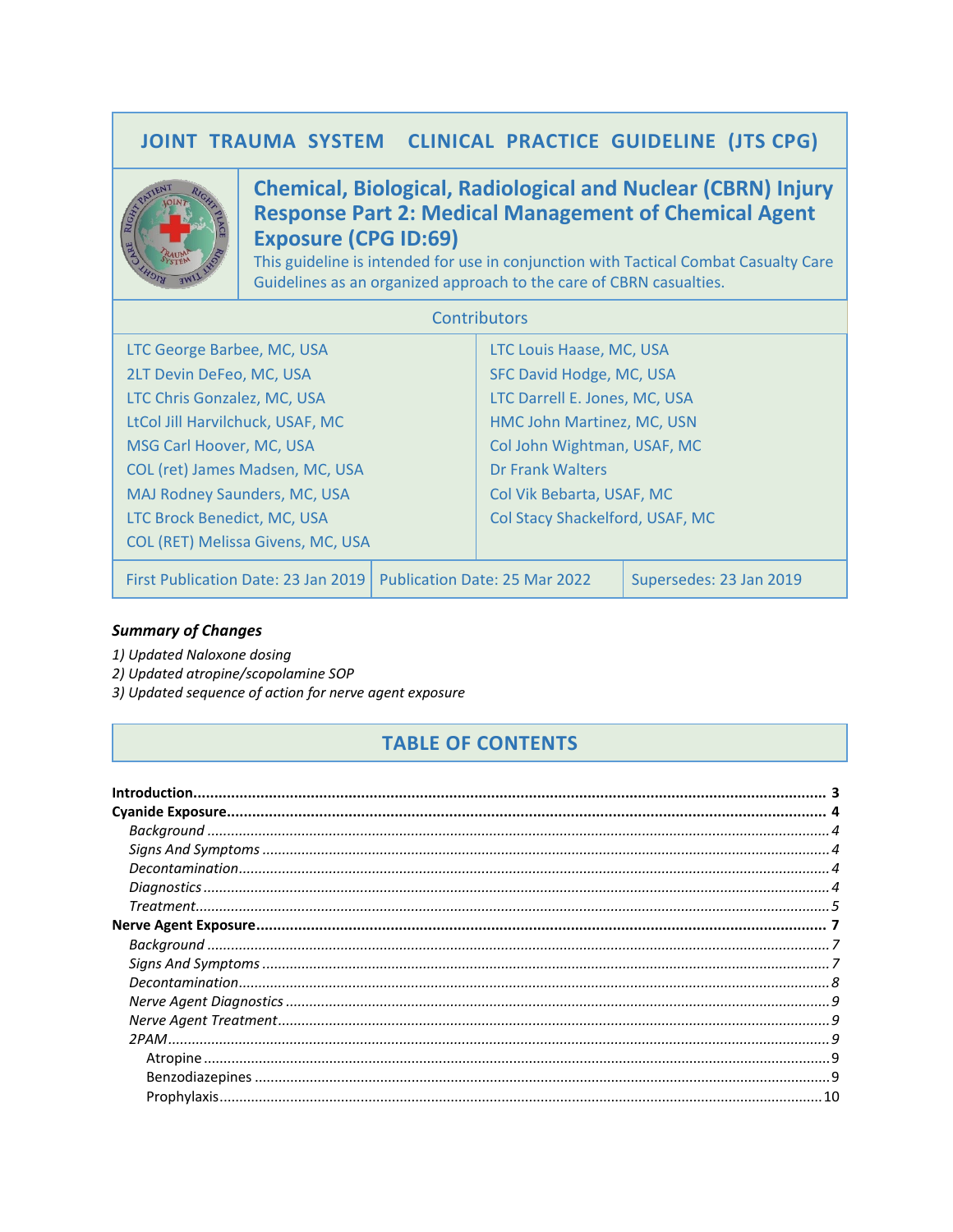# **LEGEND OF TABLES & FIGURES**

| Table 3. |  |
|----------|--|
| Table 4. |  |
|          |  |
|          |  |
|          |  |
|          |  |
|          |  |
|          |  |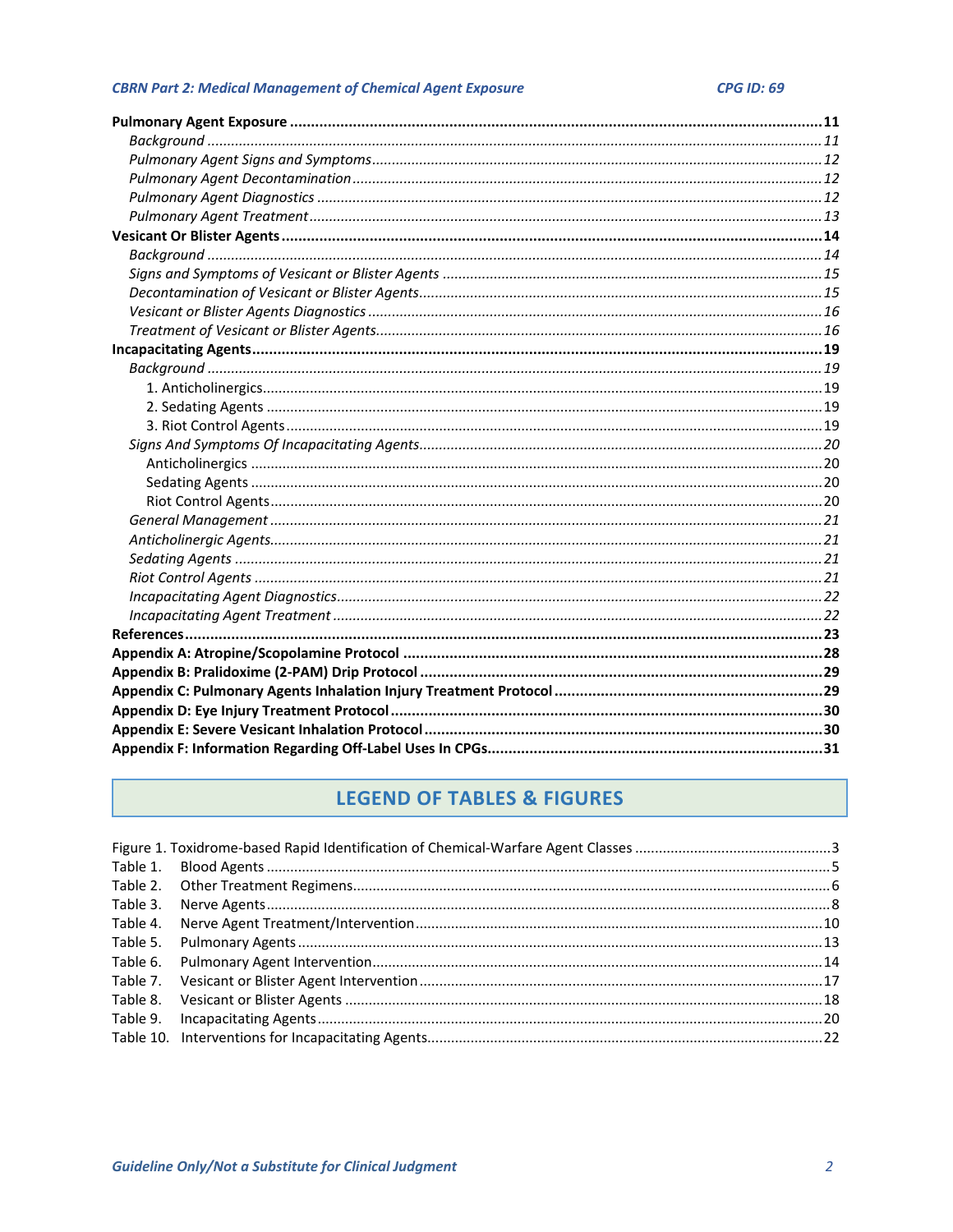## <span id="page-2-0"></span>**INTRODUCTION**

The following is a review of the medical management of specific chemical agents in the continuum of care from point of injury (POI) through Role 3. More detailed information is available in the Field Management of Chemical and Biological Casualties Handbook.<sup>1</sup> Rapid reference cards are included for each category of agent. Discussion of the recommendations included in the rapid reference cards are in the text below. Additionally, the below flow chart can be referenced to rapidly triage for chemical warfare agents based on clinical presentation. Diagnostic testing and/or treatment decisions will be made based on resource availability and the tactical situation at each phase of care. Tactical combat casualty care guidelines should be incorporated into the care of the chemically exposed casualty using (MARCHE)<sup>2</sup> as described in the JTS Chemical, Biological, Radiological and Nuclear Injury Response Part I: Initial Response Clinical Practice Guideline. 2



<span id="page-2-1"></span>

*Source: Toxidrome Recognition in Chemical-Weapons Attacks, Ciottone GR. 26 Apr 2018. N Engl J Med 2018; 378:1611-1620.*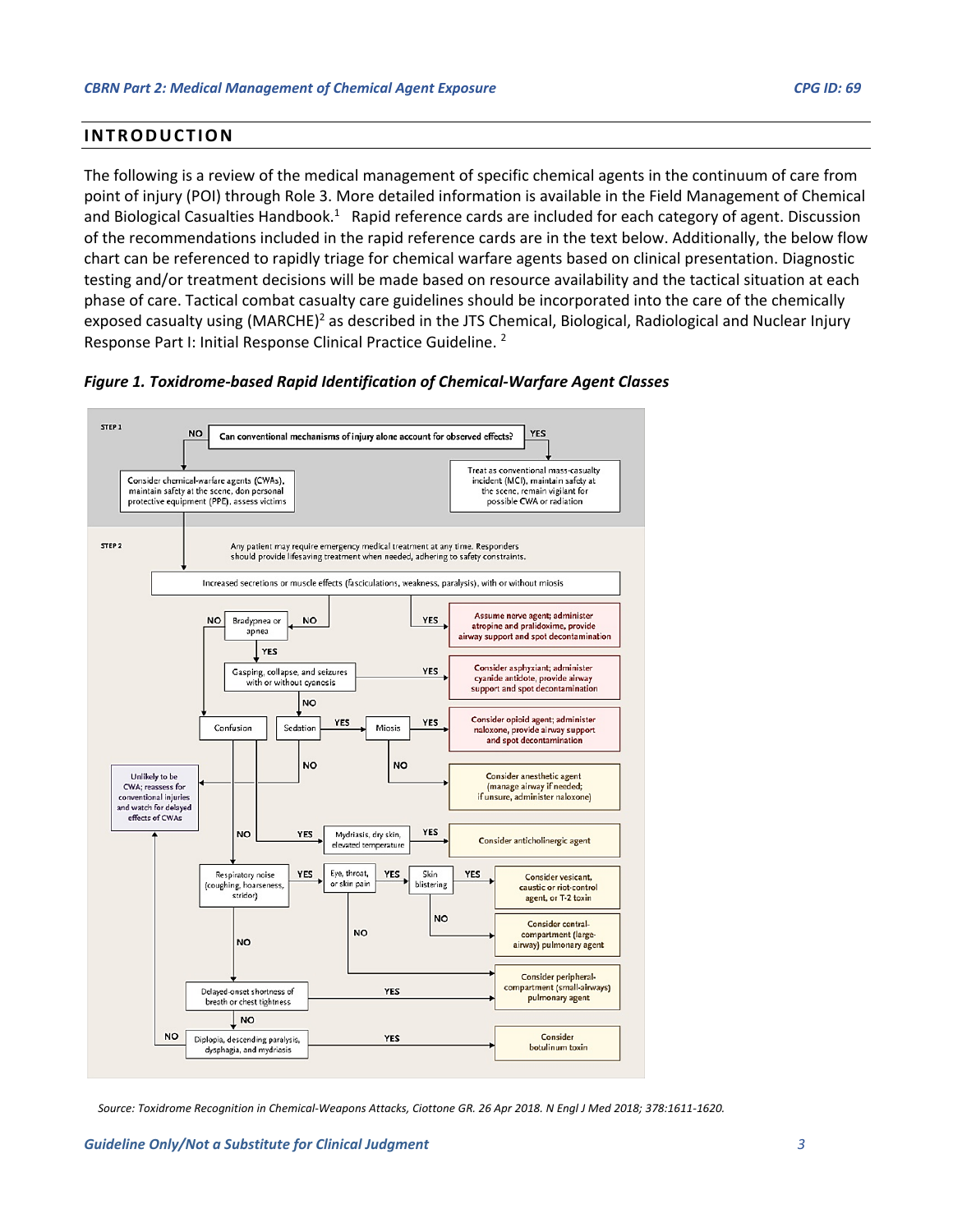## <span id="page-3-0"></span>**CYANIDE EXPOSURE**

# <span id="page-3-1"></span>**BACKGROUND**

Cyanide has historically been an uncommon warfare agent; however, its lethality and availability worldwide make it a realistic and potential agent of terrorism. Cyanide was found in the Tokyo subway after the Sarin attacks3,4 and reported to have possibly been a contaminant in the explosives of the World Trade Center bombing in 1993.<sup>5,6</sup> Cyanide is most likely to be employed in the volatile, water soluble, and liquid forms of hydrogen cyanide (AC) and cyanogen chloride (CK). The reactive salt forms of cyanide (potassium, sodium, and calcium cyanide) are also used in industry and produce hydrogen cyanide (HCN) gas when mixed with an acid. Cyanide is highly volatile and readily transforms from liquid to the potent gas form (HCN). HCN is released by pyrolysis of synthetic polymers such as burning plastics and may be released in structural fires. Because it is lighter than air, it disperses quickly in open spaces. Cyanogen chloride, however, is heavier than air and thus is a more persistent agent.

## <span id="page-3-2"></span>**SIGNS AND SYMPTOMS**

Cyanide can cause symptoms within seconds to minutes of inhalational exposure. While it is classified as a blood agent, the early symptoms are cardiotoxicity and central nervous system (CNS) effects. The initial symptoms can be non-specific and transient. Dizziness, headache, weakness, diaphoresis, and dyspnea are all possible and leave a broad differential diagnosis. The well-described odor of bitter almonds is not a reliable sign as many cannot detect the odor. The hallmark clinical presentation that leads to diagnosis is tissue hypoxia without cyanosis (pulse oximetry may be normal) with the finding of metabolic acidosis. Without rapid treatment, the patient is likely to rapidly progress to coma, hemodynamic compromise, arrhythmias, seizures, secondary cardiac arrest, and eventually death.

## <span id="page-3-3"></span>**DECONTAMINATION**

Victims exposed to cyanide should be rapidly removed from the location of exposure while ensuring that the rescuer is protected. For gas exposure, evacuating from the location and then removing all clothing addresses the majority of decontamination. Further decontamination with irrigation solutions can be done, but treatment with antidote is the first priority and should not be delayed.

# <span id="page-3-4"></span>**DIAGNOSTICS**

Prompt diagnosis to facilitate treatment is essential. However, in a tactical environment, the availability of diagnostic adjuncts is limited. Cyanide levels are not rapidly available and not useful in the acute phase of care. The clinical picture coupled with arterial blood gas demonstrating metabolic acidosis and very high lactate levels should alert the clinician to possible cyanide exposure.<sup>7</sup> This can be an extremely challenging diagnosis in the setting of trauma with massive hemorrhage and hypovolemic shock. Thus a high index of suspicion and awareness of intelligence indicating risk of exposure are key to early diagnosis. Drawing an arterial and venous blood gas at the same time and comparing the oxygen content can be helpful. "Arterialization of venous blood" (similar color/PaO2 of samples) can help round out the clinical picture. From a practical standpoint, it is unlikely that the provider will have diagnostic support in the hot or warm zone, so the decision to treat will be entirely clinical. Fortunately, with the availability of hydroxocobalamin (discussed in detail below), the side effects of empiric administration of the antidote are minimized when compared to the previously used cyanide antidote kit.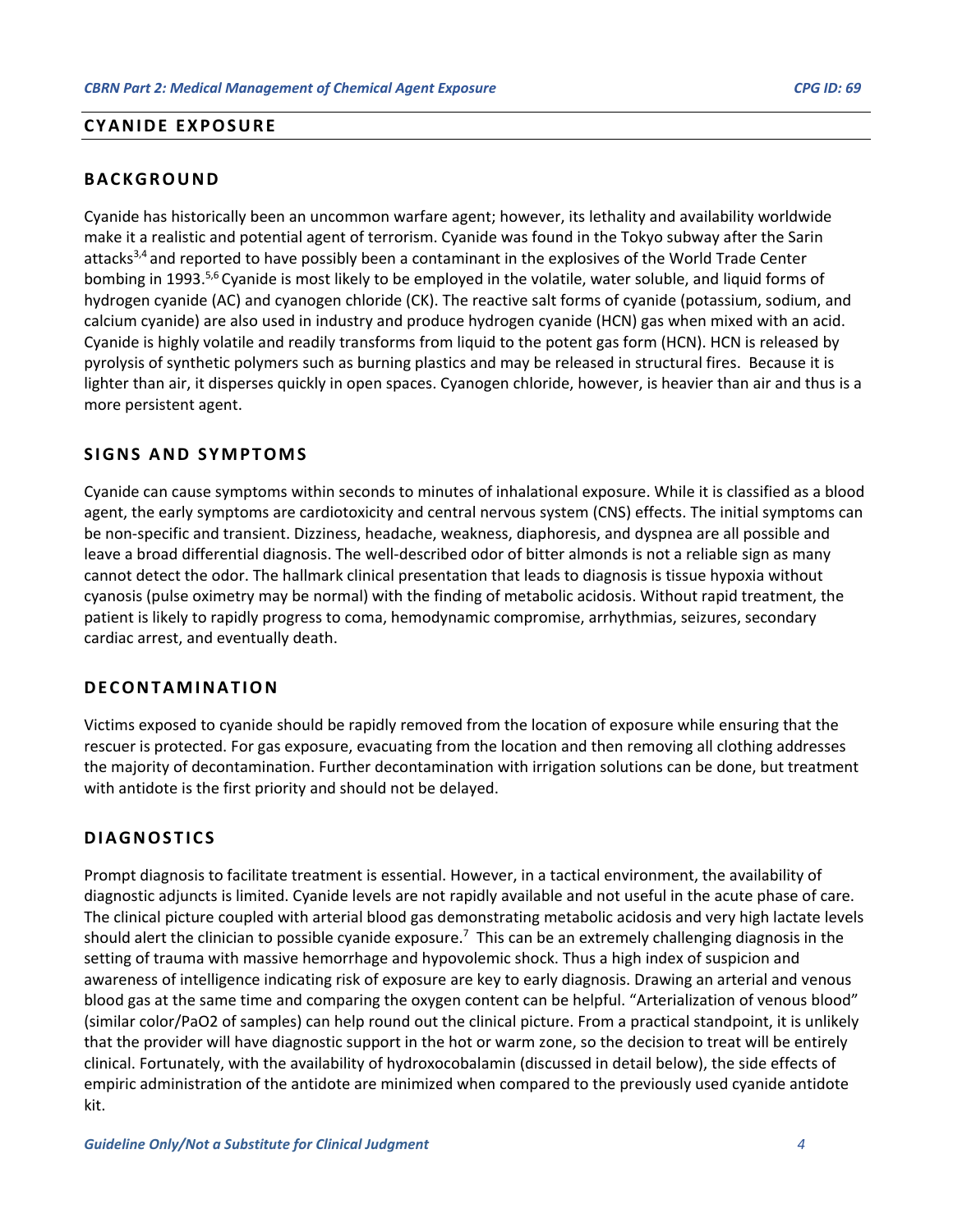#### <span id="page-4-1"></span>*Table 1. Blood Agents*

| <b>Blood Agents</b><br>- Cyanide<br><b>Treatment</b> | <b>Agent Properties</b><br>Hydrogen cyanide, Cyanogen chloride<br>Volatile water-soluble liquid<br>M8 Paper: does not detect<br>Odor: Bitter almonds                                                                                                                                                                                                                                                                  | <b>PPE Requirements</b><br>Mask and AP-PPE, JLIST, or UIPE<br>Lethality<br>LCt50 HCN 500mg min/m3<br>LCt50 CK 1.1g min/m3                                                                                                                                                                                                                                                                                                                                                                         |                                                                                                                                                                                                                                                                                                                                                                                                                                           | <b>CRESS Symptomatic Presentation</b><br>C: altered or unconscious<br>R: normal to apneic<br>E: normal unless vapor irritant<br>S: none<br>S: may be flushed (50% of the time)                                                                                                                                                                    |
|------------------------------------------------------|-----------------------------------------------------------------------------------------------------------------------------------------------------------------------------------------------------------------------------------------------------------------------------------------------------------------------------------------------------------------------------------------------------------------------|---------------------------------------------------------------------------------------------------------------------------------------------------------------------------------------------------------------------------------------------------------------------------------------------------------------------------------------------------------------------------------------------------------------------------------------------------------------------------------------------------|-------------------------------------------------------------------------------------------------------------------------------------------------------------------------------------------------------------------------------------------------------------------------------------------------------------------------------------------------------------------------------------------------------------------------------------------|---------------------------------------------------------------------------------------------------------------------------------------------------------------------------------------------------------------------------------------------------------------------------------------------------------------------------------------------------|
| <b>POI</b><br>Hot<br>Zone                            | Immediate Action: Self Aid, Buddy Aid, Move (Upwind, Upstream, Uphill)<br>Away from Threat<br>$M^2$ : Massive hemorrhage / Mask check<br>A <sup>2</sup> : Airway (assess) / Antidote (Cyanokit)<br>$R^2$ : Respiration (assess) / Rapid Spot Decon<br><b>Extraction (egress away from threat)</b><br>E:                                                                                                               |                                                                                                                                                                                                                                                                                                                                                                                                                                                                                                   |                                                                                                                                                                                                                                                                                                                                                                                                                                           | High concentrations of cyanide can result in death<br>within seconds to minutes. Early symptoms may<br>include dizziness, headache, weakness, diaphoresis,<br>and dyspnea/hyperpnea. CNS and cardiotoxicity<br>occur due to intracellular hypoxia.<br>Consider amyl nitrite (0.3mL ampule)                                                        |
| <b>Dirty</b><br><b>CCP Warm</b><br>Zone              | agent or TBI?)<br><b>Evacuation</b><br>E:                                                                                                                                                                                                                                                                                                                                                                             | M <sup>2</sup> A <sup>2</sup> Reassessment, clear airway, O2 as needed, maintain filtered air<br>Decon & Cutout: Remove and bag equipment, PPE, and clothing<br>Evacuation from exposure + clothing removal is adequate decon<br>Can further decontaminate skin with irritation solution, but priority is antidote<br>$C^2$ : Circulation (assess vitals, resuscitate) / Countermeasures (Cyanokit)<br>H <sup>2</sup> : Hypothermia (prevent) / Head wounds (assess mental status--altered due to |                                                                                                                                                                                                                                                                                                                                                                                                                                           | Cyanokit 5gm IV over 5 min in 200mL NS<br>Decision to give in hot or warm zone is based on<br>clinical presentation. Unlikely to have diagnostic<br>adjuncts (lactate, arterial/venous samples) prior to<br>cold zone.<br>If Cyanokit (hydroxocobalamin) antidote is not<br>available, aggressive supportive care may be<br>sufficient treatment. |
| Cold<br>Zone                                         | (MARCHE) <sup>2</sup> Reassessment<br><b>PFC:</b> Supportive care<br>C <sup>2</sup> : Circulation (Assess vitals, resuscitate)/Countermeasures<br><b>Supplemental O<sub>2</sub></b> (even with normal SpO <sub>2</sub> )<br>Cyanokit 5gm IV over 5 min in 200mL NS<br>(May give second dose if first not effective)<br>$H^2$ : Hypothermia (HPMK, fluid warmer)/Head wounds<br>(treat elevated ICP, Neuro exam, MACE) |                                                                                                                                                                                                                                                                                                                                                                                                                                                                                                   | Anticipate hemodynamic compromise, seizures, cardiac arrhythmias<br>Bedside diagnosis: draw venous and arterial samples, similar color of<br>samples indicates arteriolization of venous blood<br>Lactate elevated, cyanide levels not useful<br>When Cyanokit (hydroxocobalamin) antidote is not available, cyanide<br>antidote kit may be used; side effect methemoglobinemia and<br>vasodilation are problematic if concomitant trauma |                                                                                                                                                                                                                                                                                                                                                   |
|                                                      | Reachback: USAMRICD (410) 436-2230 DSN: (312) 584-2230                                                                                                                                                                                                                                                                                                                                                                |                                                                                                                                                                                                                                                                                                                                                                                                                                                                                                   |                                                                                                                                                                                                                                                                                                                                                                                                                                           |                                                                                                                                                                                                                                                                                                                                                   |

Terms: PPE: personal protective equipment; AP-PPE: all-purpose personal protective ensemble; JLIST: joint lightweight integrated suit technology; UIPE: undergarment integrated protective ensemble; LCt50: lethal concentration, 50%; LD50: lethal dose, 50%; CRESS: Consciousness, Respirations, Eyes, Secretions, Skin; ATNAA: antidote treatment nerve agent auto-injector; CANA: convulsive antidote nerve agent; RSDL: reactive skin decontaminant lotion; HPMK: hypothermia management kit; TBI: traumatic brain injury; ICP: intracerebral pressure; MACE: military acute concussion evaluation; PFC: prolonged field care; USAMRICD: US Army Medical Research Institute of Chemical Defense

# <span id="page-4-0"></span>**TREATMENT**

The mainstay of treatment is antidote therapy with hydroxocobalamin. Attention to supportive care is a critical part of the resuscitation. Airway management, intravenous access, and cardiac monitoring can support a cyanide-poisoned patient. Supplemental oxygen is beneficial and may enhance antidote efficacy and promote cyanide respiratory excretion along with other metabolic processes. Historically, cyanide was treated with the cyanide antidote kit consisting of amyl nitrite, sodium nitrite, and sodium thiosulfate. The nitrites induce methemoglobinemia, as a side effect which may be detrimental in a patient with concomitant trauma. The preferred antidote is now hydroxocobalamin (Cyanokit). However, if hydroxocobalamin is not available, the cyanide antidote kit can be used. An inhaled ampule of amyl nitrite can be a temporizing measure until IV/IO access is established.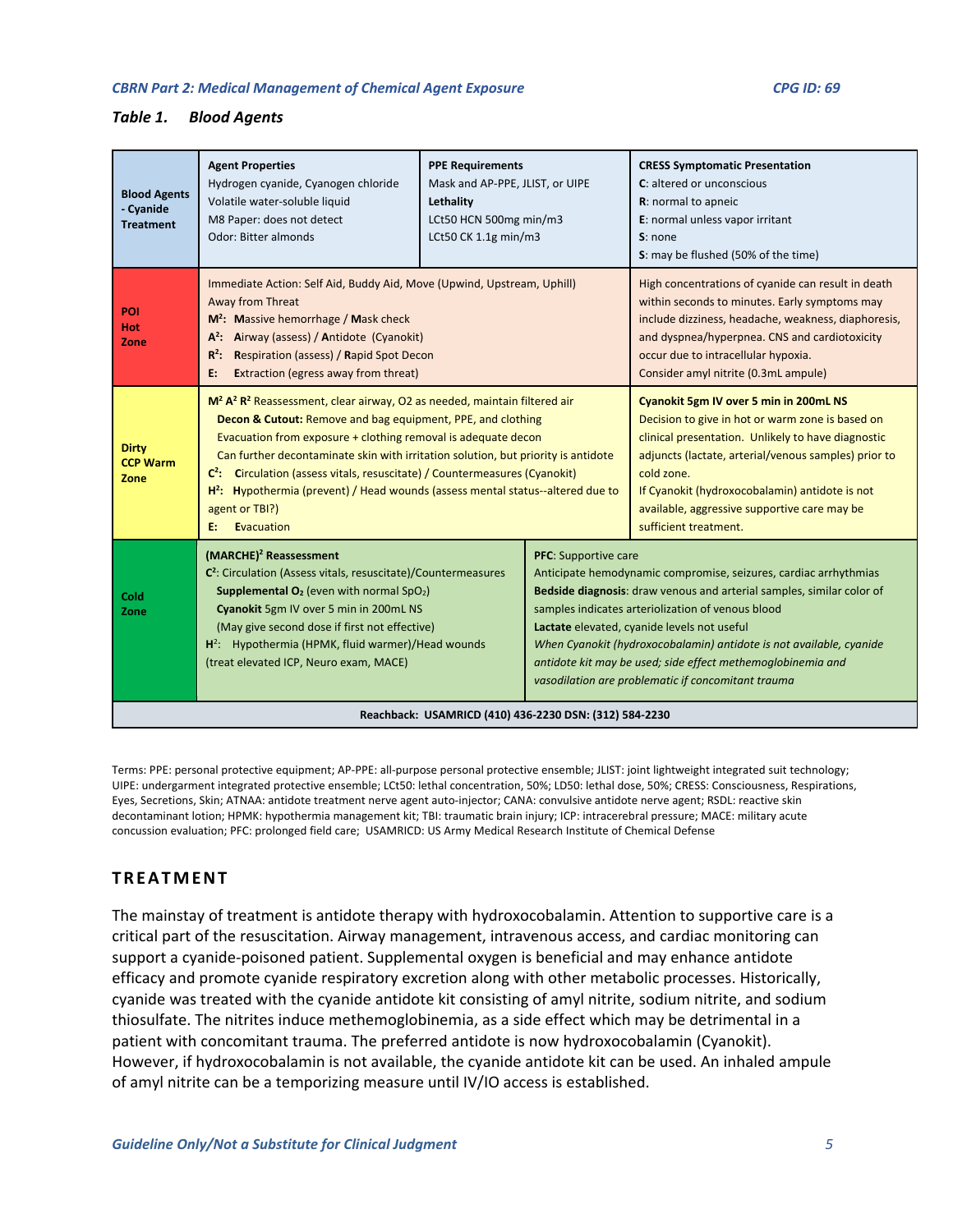Hydroxocobalamin (vitamin B12a) acts as a chelating agent and binds with cyanide to form cyanocobalamin (vitamin B12). The dose of hydroxocobalamin for cyanide toxicity is much higher than the dose used for other therapeutic indications, therefore the commercially prepared hydroxocobalamin is needed to get the optimal dose without volume overload: 5gm IV (70mg/kg in pediatric patients) over 15 minutes. The dose can be repeated for severe toxicity or inadequate response to the initial dose. It is as effective as epinephrine in the setting of cardiac arrest from cyanide. It may cause a red discoloration of the skin and urine that persists for several weeks. Other side effects are mild. The decision to administer hydroxocobalamin within the hot or warm zone has to be weighed against the tactical risk of stopping to gain IV or IO access and establishing the infusion.

Other treatment regimens as well as prophylactic measures have been explored in the literature and are summarized in the table below.

| <b>Agent</b>                                                                                                                                     | <b>Intervention</b>                                                                                                                             | <b>Highlights</b>                                                                                                                                          | <b>References</b>                                                                                                                               |
|--------------------------------------------------------------------------------------------------------------------------------------------------|-------------------------------------------------------------------------------------------------------------------------------------------------|------------------------------------------------------------------------------------------------------------------------------------------------------------|-------------------------------------------------------------------------------------------------------------------------------------------------|
| Cyanide<br><b>Treatment</b>                                                                                                                      | hydroxocobalamin<br>(Cyanokit®) 5gm IV over 15<br>min (may repeat dose for<br>severe toxicity or poor<br>clinical response).<br>Can be given IO | Effective as single agent.<br>As effective as epinephrine in the setting of<br>cardiac arrest                                                              | Sauer 2001 <sup>8</sup><br>Bebarta 2010 <sup>9</sup><br>Bebarta 2012 <sup>10</sup><br>Bebarta 2014 <sup>11</sup><br>Brouard, 1987 <sup>12</sup> |
|                                                                                                                                                  | Cyanide antidote kit<br>Amyl nitrite 0.3mL<br>Sodium nitrite 300mg<br>Sodium thiosulfate 12.5gm                                                 | Suboptimal due to formation of<br>methemoglobinemia which could be<br>deleterious in the setting of concomitant<br>trauma. Thiosulfate alone not effective | Bebarta 2012 <sup>10</sup><br>Hall 1987 <sup>13</sup>                                                                                           |
|                                                                                                                                                  | hydroxocobalamin + sodium<br>thiosulfate                                                                                                        | Theoretical benefit, but did not result in<br>benefit in swine model of shock from cyanide<br>poisoning                                                    | Bebarta 2012 <sup>10</sup>                                                                                                                      |
|                                                                                                                                                  | Cobinamide                                                                                                                                      | As effective as hydroxocobalamin in animal<br>model. May have future promise for IM/IO use                                                                 | Bebarta 2014 <sup>14</sup>                                                                                                                      |
| Cyanide<br>Prophylaxis                                                                                                                           | Alpha-ketoglutarate                                                                                                                             | Potential benefit as prophylactic and/or<br>adjunct agent with antidote                                                                                    | Dulaney 1991 <sup>15</sup>                                                                                                                      |
|                                                                                                                                                  | N-acetylcysteine (NAC)                                                                                                                          | Benefit up to 60 minutes before exposure<br>when given with alpha-ketoglutarate                                                                            | Dulaney 1991 <sup>15</sup>                                                                                                                      |
|                                                                                                                                                  | Dihydroxyacetone (DHA)                                                                                                                          | Benefit in animals (oral and IV)                                                                                                                           | Niknahad 2002 <sup>16</sup>                                                                                                                     |
| <b>Hydrogen Sulfide</b><br>(acts as simple<br>asphyxiant/ irritant but<br>included as blood agent<br>due to HS cytochrome<br>oxidase inhibition) | Sodium nitrite 300mg IV<br>over 5-7 minutes                                                                                                     | Anecdotal evidence if given shortly after<br>exposure. Supportive care is often sufficient<br>treatment if patient survives exposure                       | Hoffman 2015 <sup>17</sup>                                                                                                                      |

## <span id="page-5-0"></span>*Table 2. Other Treatment Regimens*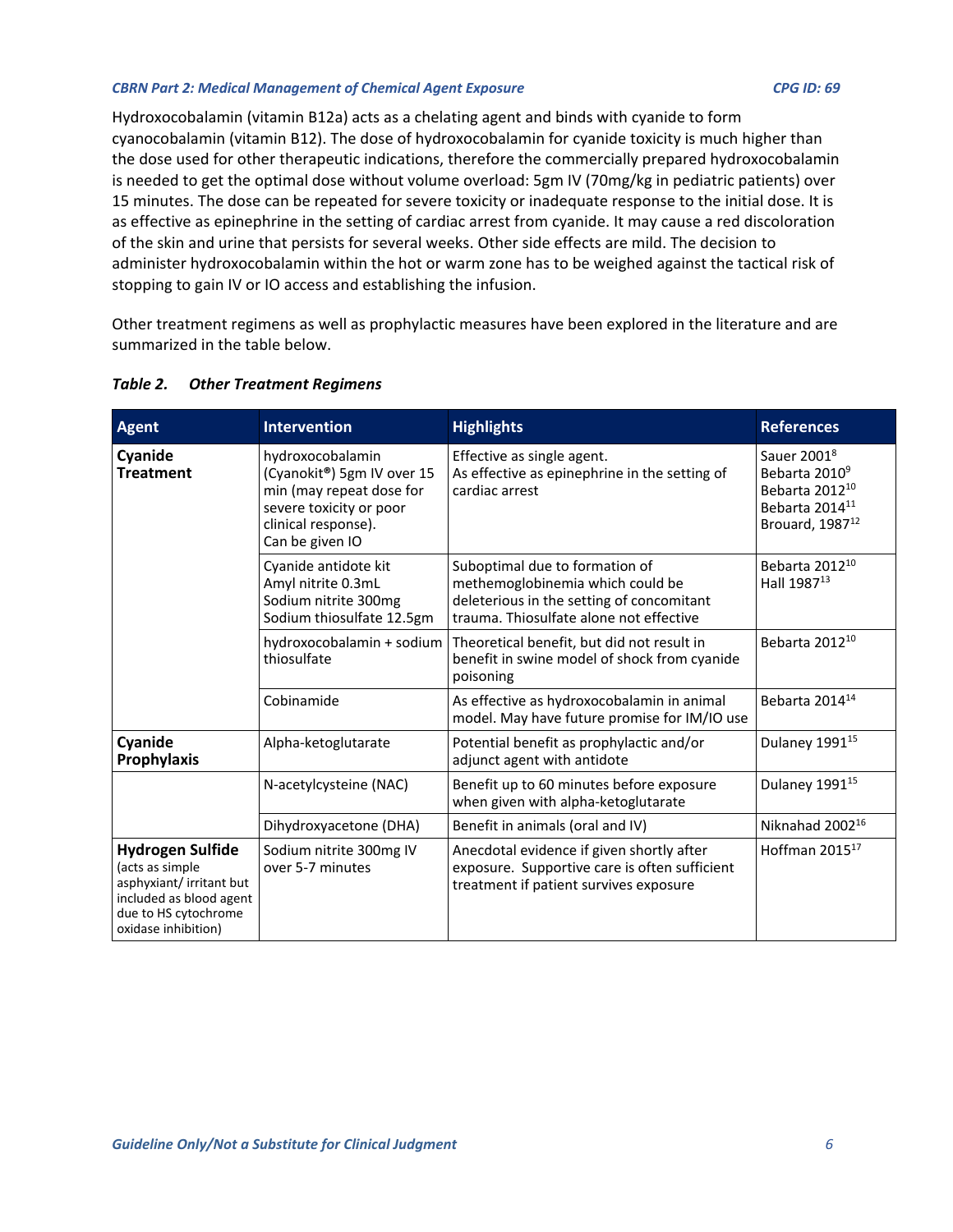# <span id="page-6-0"></span>**NERVE AGENT EXPOSURE**

#### <span id="page-6-1"></span>**BACKGROUND**

Nerve agents, or acetylcholinesterase inhibitors, are some of the most lethal substances ever to be weaponized. These agents exist in multiple forms from thick viscous liquids to highly dissolvable gases. They are chemically similar to organophosphates used for pesticides, and the syndromes they cause are much more common in farming communities than they are on the battlefield. The most lethal forms only require 1/1000th of an ounce to obtain a lethal dose in 50% of exposed population (LD50).

Nerve agents consist of mainly two classes, V agents and G agents. V agents are viscous in nature and can be spread in numerous ways. They are extremely dangerous if touched or ingested but can also pose a vapor hazard in close proximity. G agents are liquids at room temperature and are extremely effective as chemical weapons due to the ability to quickly expose a large number of people to lethal inhaled doses by vapor exposure.

Physiologically, these agents bind to acetylcholinesterase, thus inhibiting breakdown of acetylcholine. The two main types of cholinergic receptors where nerve agents interact are muscarinic and nicotinic. Muscarinic receptors are located in the smooth muscles and the glands. Symptoms caused by over-stimulation of muscarinic receptors can be recalled using the DUMBBELS mnemonic (Diarrhea, Urination, Miosis, Bronchorrhea/Bronchoconstriction, Bradycardia, Emesis, Lacrimation, Salivation). These symptoms can be countered by atropine (discussed later in the treatment section). Nicotinic receptors located in skeletal muscle and nerve ganglia are also affected by nerve agents. Symptoms caused by over-stimulation of nicotinic receptors can be remembered by using the first letter of the days of the week as a memory assist (Mydriasis, Tachycardia, Weakness, Hypertension, Fasciculations). Administration of pralidoxime (2PAM) restores cholinesterase activity which typically results in improvement of the nicotinic symptoms.

#### <span id="page-6-2"></span>**SIGNS AND SYMPTOMS**

Nerve agent poisoning can range from mild to severe; a severe exposure may quickly lead to death if not reversed. Rapid antidote treatment is extremely important since some nerve agents can irreversibly bind to acetylcholinesterase (for example, the half-life for irreversible binding, termed aging half-life, for soman/GD is two minutes).

For mildly affected individuals not wearing eye protection, miosis is commonly seen. Other obvious muscarinic effects include severe lacrimation and profuse sweating, followed by nausea and vomiting, along with dyspnea and shortness of breath due to bronchorrhea and bronchoconstriction. More severely affected patients will have all of these signs and symptoms as well as profound weakness, fasciculations, seizures, loss of consciousness, apnea and death.

The speed of symptom onset depends on the route of exposure and dose of the agent. Inhalational exposure tends to result in faster onset of symptoms and can quickly cause death due to rapid systemic distribution. Dermal exposures, such as exposures with V agents, can cause delayed onset of symptoms.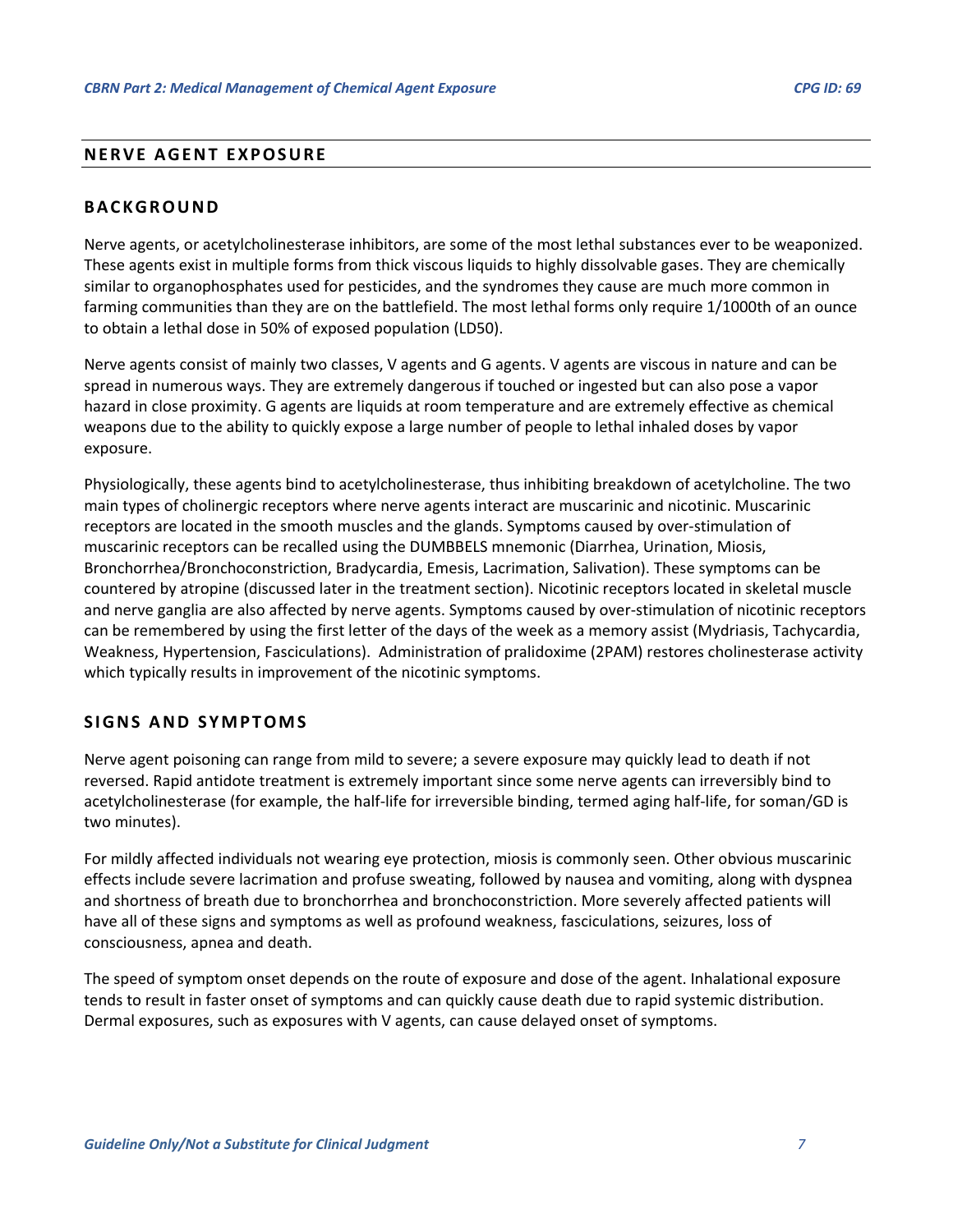#### <span id="page-7-1"></span>*Table 3. Nerve Agents*

| <b>Nerve Agent</b><br>(GA, GB, GD, GF, VX)<br>and Organophosphate<br><b>Treatment</b>                                                                                                                                                                                                                                                                                                                                                                                                                                                                                          |                                                                                                                                                                                                                                                                                                                                                                                                                                                                                                                                                                                                                                                                                                                            | <b>Agent Properties</b><br>Vapor or liquid. Variable<br>aging (GD 2min)<br>G non-persistent, V persistent<br>M8 Paper: G - yellow, V- green                                                                                                                                                                                                                                                                                   | <b>PPE Requirements</b><br>Mask and AP-PPE, JLIST, or UIPE<br>LETHALITY (VX most potent)<br>LCt50 15-70mg min/m3<br>LD50 3-4000mg                                                                                                                                                                                                                            | <b>CRESS Symptomatic Presentation</b><br>C: altered, unconscious, seizures<br>R: tachypnea, wheezing, respiratory distress<br>E: miosis (may not be present with some<br>organophosphates)<br>S: copious secretions (salivation, lacrimation,<br>bronchorrhea)<br>S: diaphoresis |
|--------------------------------------------------------------------------------------------------------------------------------------------------------------------------------------------------------------------------------------------------------------------------------------------------------------------------------------------------------------------------------------------------------------------------------------------------------------------------------------------------------------------------------------------------------------------------------|----------------------------------------------------------------------------------------------------------------------------------------------------------------------------------------------------------------------------------------------------------------------------------------------------------------------------------------------------------------------------------------------------------------------------------------------------------------------------------------------------------------------------------------------------------------------------------------------------------------------------------------------------------------------------------------------------------------------------|-------------------------------------------------------------------------------------------------------------------------------------------------------------------------------------------------------------------------------------------------------------------------------------------------------------------------------------------------------------------------------------------------------------------------------|--------------------------------------------------------------------------------------------------------------------------------------------------------------------------------------------------------------------------------------------------------------------------------------------------------------------------------------------------------------|----------------------------------------------------------------------------------------------------------------------------------------------------------------------------------------------------------------------------------------------------------------------------------|
| POI<br><b>HOT</b><br><b>ZONE</b>                                                                                                                                                                                                                                                                                                                                                                                                                                                                                                                                               | Immediate Action: Self Aid, Buddy Aid, Move (Upwind, Upstream, Uphill) Away<br>from Threat<br>$M^2$ : Massive hemorrhage / Mask check<br>A <sup>2</sup> : Airway (assess) / Antidote (ATNAAx3, CANAx1)<br>$R^2$ :<br>Respiration (assess) / Rapid Spot Decon (RSDL, M295, Fibertect)<br><b>Extraction (egress away from threat)</b><br>E:                                                                                                                                                                                                                                                                                                                                                                                  |                                                                                                                                                                                                                                                                                                                                                                                                                               | Exposure to vapor causes almost immediate<br>symptoms while liquid exposure may have<br>minutes to hours delay in symptoms<br>Muscarinic symptoms (Diarrhea, Urination,<br>Miosis, Bronchorrhea, Bradycardia, Emesis,<br>Lacrimation, Salivation)<br>Nicotinic symptoms: (Mydriasis, Tachycardia,<br>Weakness, Hypertension, Fasciculations) and<br>seizures |                                                                                                                                                                                                                                                                                  |
| <b>Dirty CCP</b><br><b>WARM</b><br><b>ZONE</b>                                                                                                                                                                                                                                                                                                                                                                                                                                                                                                                                 | M <sup>2</sup> A <sup>2</sup> Reassessment, clear airway, O <sub>2</sub> as needed, maintain filtered air<br><b>Decon &amp; Cutout:</b><br>$\blacksquare$<br>Remove and bag equipment, PPE, and clothing<br>Wipe away gross contamination, RSDL cut line, Cut out<br>$\blacksquare$<br>RSDL residual contamination on skin (>2min contact time, then wipe away)<br>Remove and replace contaminated treatments (tourniquets, chest seals,<br>٠<br>etc)<br>$C^2$ : Circulation (assess vitals, resuscitate) / Countermeasures (atropine,<br>pralidoxime, benzodiazepines)<br>H <sup>2</sup> : Hypothermia (prevent) / Head wounds (assess mental status--altered due to<br>agent, antidote, or TBI?)<br><b>E:</b> Evacuation |                                                                                                                                                                                                                                                                                                                                                                                                                               | Atropine given mistakenly to an individual not<br>exposed to nerve agent may cause tachycardia,<br>dry mouth, and anhydrosis and predispose to<br>heat injury. When uncertain, favor treatment.                                                                                                                                                              |                                                                                                                                                                                                                                                                                  |
| (MARCHE) <sup>2</sup> Reassessment<br>C2: Circulation (Assess vitals, resuscitate) / Countermeasures<br>Use the following as symptoms dictate:<br>Atropine 20mg in 250mL NS IV/IO, titrate to dry respiratory secretions<br>Pralidoxime (1-2gm in 250mL NS) IV/IO over 15-30min<br>٠<br><b>COLD</b><br>Benzodiazepines (midazolam preferred) 2mg IV/IO/IM, titrate to effect<br><b>ZONE</b><br>Scopolamine 0.8mg IV/IM after ATNAA x3 (as an adjunct to atropine)<br>H <sup>2</sup> : Hypothermia (HPMK, fluid warmer) / Head wounds (treat elevated ICP,<br>Neuro exam, MACE) |                                                                                                                                                                                                                                                                                                                                                                                                                                                                                                                                                                                                                                                                                                                            | <b>PFC:</b> Supportive care:<br>Reassess frequently, follow protocols for<br>respiratory or cardiac compromise.<br>Patients with ONLY miosis or mild rhinorrhea do<br>not require treatment.<br>Acetylcholinesterase levels NOT diagnostic but<br>may be trended.<br>Chest X-ray useful to monitor for pulmonary<br>edema and secondary pneumonia.<br>Benzodiazepines can help control muscle<br>fasciculations and seizures. |                                                                                                                                                                                                                                                                                                                                                              |                                                                                                                                                                                                                                                                                  |
|                                                                                                                                                                                                                                                                                                                                                                                                                                                                                                                                                                                |                                                                                                                                                                                                                                                                                                                                                                                                                                                                                                                                                                                                                                                                                                                            |                                                                                                                                                                                                                                                                                                                                                                                                                               | Reachback: USAMRICD (410) 436-2230 DSN: 584-2230                                                                                                                                                                                                                                                                                                             |                                                                                                                                                                                                                                                                                  |

# <span id="page-7-0"></span>**DECONTAMINATION**

As with most chemicals, removing the exposed patient from the contaminated area to prevent further exposure and damage is the most important step. In vapor exposures, this means removing the casualty from the area and quickly removing any article of clothing or piece of equipment with possible agent contamination.

Reactive skin decontamination lotion (RSDL) is largely accepted as the most effective decontaminate for nerve agent dermal exposure. Covering all exposed skin with RSDL as quickly as possible can be a life-saving measure. If RSDL is not available, 0.5% hypochlorite solution or soap and water are alternatives. Decontamination should not be delayed if RSDL is not available. For casualties exhibiting moderate to severe symptoms (respiratory distress, seizures, altered consciousness), antidotes should be administered immediately while initiating decontamination.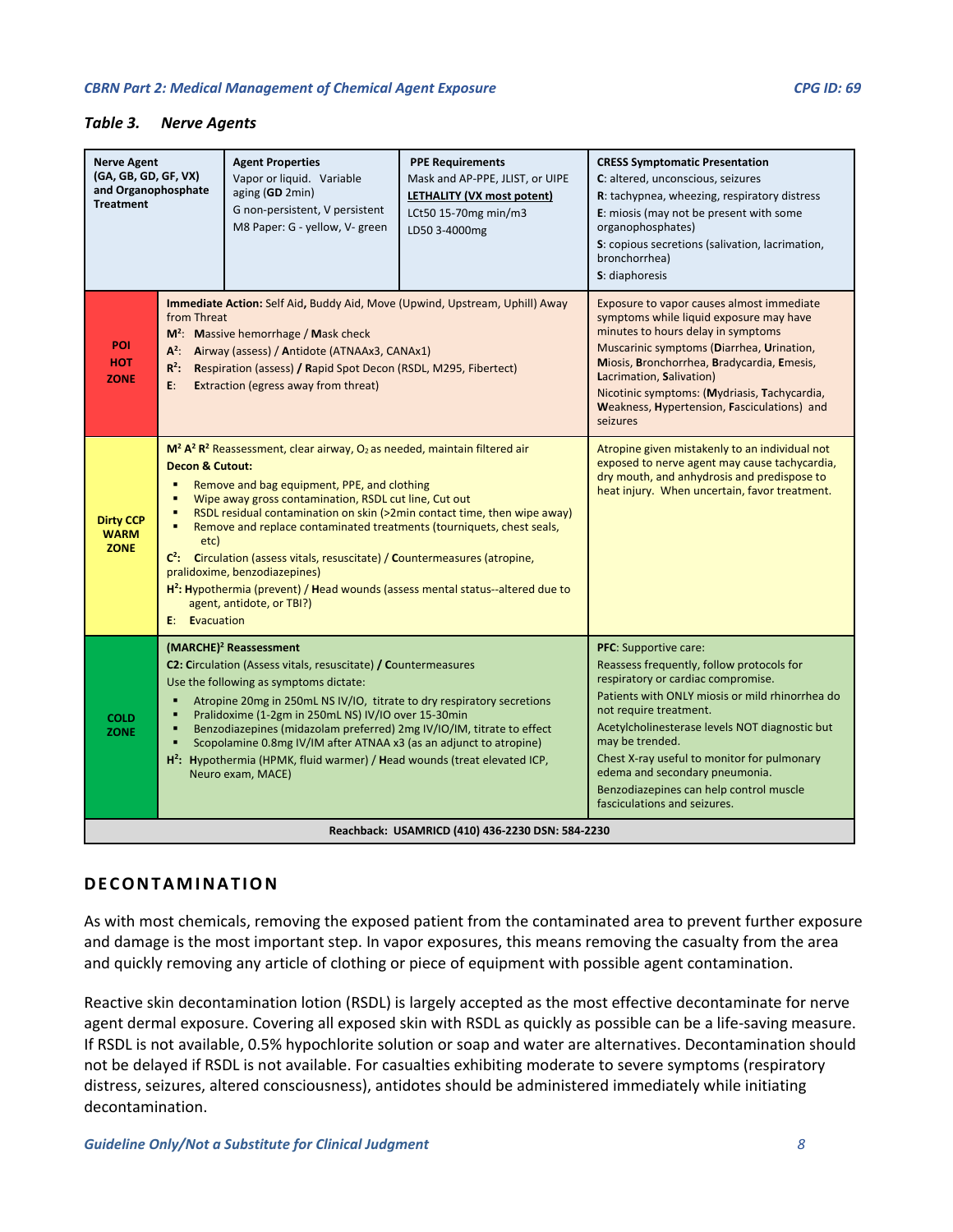# <span id="page-8-0"></span>**NERVE AGENT DIAGNOSTICS**

Diagnosis of nerve agent exposure is based on rapid identification of the clinical symptoms and identification of the agent through detection methods. Laboratory measurement of serum acetylcholinesterase levels is not useful for nerve agent exposure since the value does not correlate with signs and symptoms or prognosis. There is no utility in baseline ACHE levels due to intra-individual variability.

# <span id="page-8-1"></span>**NERVE AGENT TREATMENT**

Nerve agent antidotes include 2PAM, atropine, and benzodiazepines. Autoinjectors to treat nerve agent toxicity are available as Autoinjector Nerve Agent Antidote (ATNAA) which contains atropine and 2PAM, and Convulsant Antidote Nerve Agent (CANA) which contains the benzodiazepine diazepam.

# <span id="page-8-2"></span>**2PAM**

Pralidoxime (ATNAA autoinjector or IV/IO) reverses the bond between the acetylcholinesterase and the nerve agent and thus prevents irreversible binding to acetylcholinesterase, termed aging. 2PAM is available both in autoinjector form as well as in an IV form. 2PAM is known to work synergistically with atropine (some 30x greater). The are other oximes with varying effects depending on the agent, but pralidoxime is the available agent in DoD inventory.

## <span id="page-8-3"></span>**Atropine**

Atropine (ATNAA autoinjector or IV/IO) is used to treat the muscarinic effects. Atropine will help dry secretions (bronchorrhea) and counter the effects of the bronchoconstriction caused by the nerve agent. The amount of nerve agent and the degree of symptoms a patient is experiencing will determine the amount of atropine required to control symptoms. Large doses of atropine may be required to counter the effects of some nerve agent exposures, in particular organophosphates. Tachycardia is NOT a contraindication for atropine administration, as tachycardia may be secondary to respiratory distress. Therefore, atropine treatment should be titrated to achieve reversal of life-threatening bronchorrhea and bronchoconstriction even in the setting of tachycardia.

# <span id="page-8-4"></span>**Benzodiazepines**

Benzodiazepines, such as diazepam (CANA) or midazolam are the mainstay of seizure treatment. Benzodiazepines may also help counter nicotinic effects, particularly muscle fasciculations. Current literature recognizes midazolam as the most effective seizure reversal agent, based on animal studies. Midazolam has the fastest bioavailability when given intramuscularly (IM). Diazepam is the benzodiazepine in autoinjectors and is efficacious, but it is entirely appropriate to use another benzodiazepine when IV access has been established or when autoinjectors have been depleted.

Nerve agent antidotes may be dosed based on the severity of symptoms. However, in a field environment when the amount and type of nerve agent exposure are unknown, give 3 ATNAAs and 1 CANA for any symptomatic patient (other than isolated miosis) with suspected nerve agent exposure. If symptoms persist beyond this treatment, consider an atropine drip (see atropine/scopolamine protocol in [Appendix A\)](#page-27-0). For severe poisoning, additional 2PAM can be given after delivering 3 ATNAAs. There is a paucity of literature to guide dosing but current subject matter expert consensus is to dose an additional 500mg IV/IO over 5 minutes and then an infusion of 10mg/kg/hr until clinical improvement is stable which may require infusion for more than 24 hours. (See [Appendix B.](#page-28-0))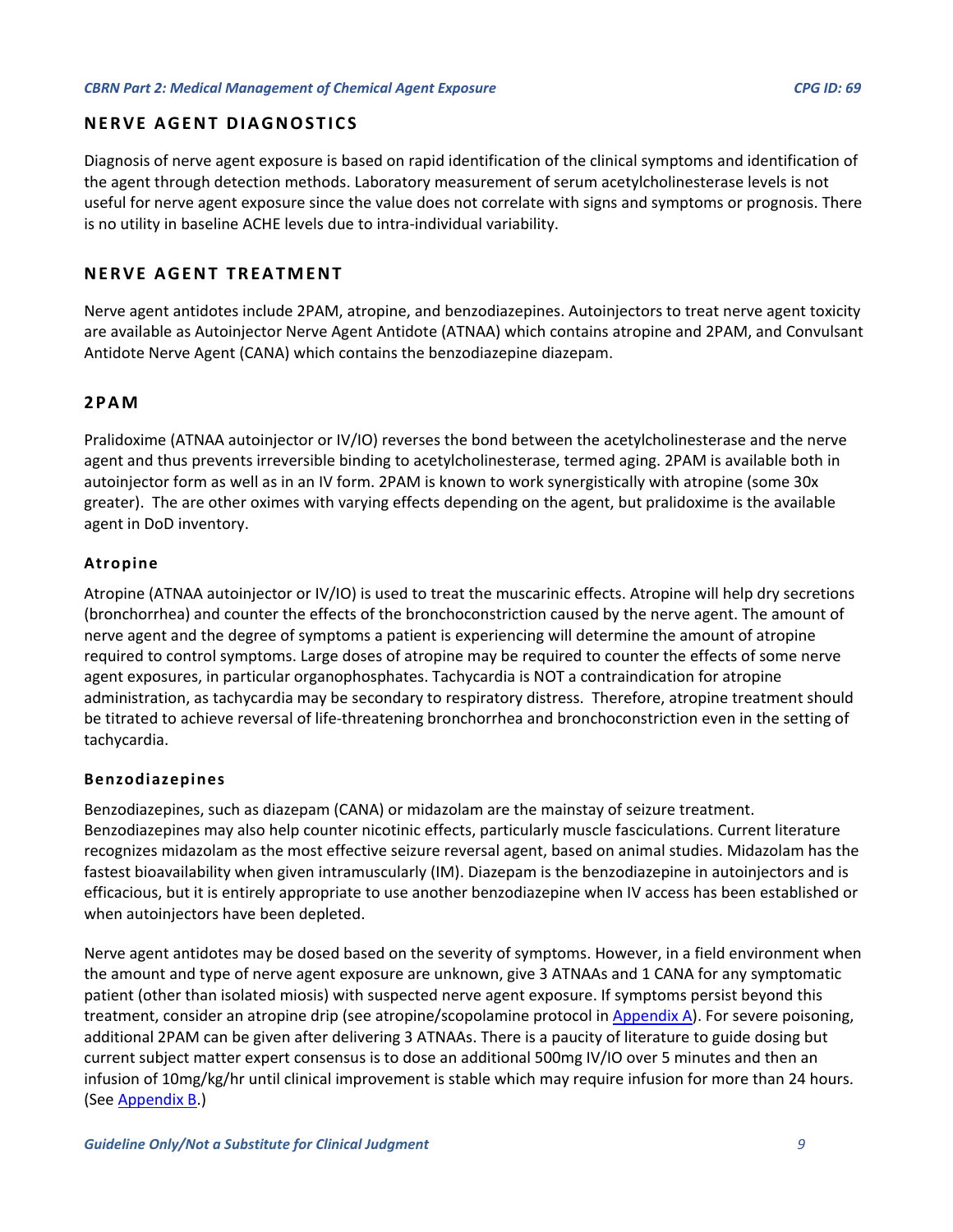# <span id="page-9-0"></span>**Prophylaxis**

The planning considerations and the risk:benefit analysis in the decision to use pyridostigmine bromide (PB) prophylaxis is outside the scope of this CPG. However, it is important for providers to understand the clinical effects experienced by those on pyridostigmine prophylaxis and how pre-treatment can affect clinical presentation and response to treatment. Pyridostigmine (30mg tablet) is approved by the FDA for use as a pretreatment to exposure to soman, based on efficacy in reducing soman lethality when used in conjunction with 2PAM and atropine treatment in animals. (See FDA Pyridostigmine Bromide Package Insert.)<sup>18</sup> There are no human studies.

Pyridostigmine acts by inhibiting a portion (20-40%) of peripheral acetylcholinesterase. It does not readily cross the blood brain barrier so it does not cause central inhibition. Thus side effects of pyridostigmine prophylaxis are typically mild cholinergic or nicotinic symptoms (diarrhea, abdominal pain, and dysmenorrhea were the most common side effects in volunteers). Pyridostigmine and mefloquine (for malaria prophylaxis) taken together may have an additive effect on the gastrointestinal tract with increased diarrhea. Opioid-associated bradycardia may be worsened when pyridostigmine is combined with opioids. Pyridostigmine may enhance the activity of depolarizing neuromuscular blocking agents (succinylcholine) but may require a higher dose of non-depolarizing neuromuscular blockers. Treatment for nerve agent toxicity is the same for patients on pyridostigmine prophylaxis

| <b>Agent</b>                                           | <b>Intervention</b>                                                                                                                                                                                                                      | <b>Summary of evidence</b>                                                                                                                                                                                                                             | <b>References</b>                                                                                                                                                              |
|--------------------------------------------------------|------------------------------------------------------------------------------------------------------------------------------------------------------------------------------------------------------------------------------------------|--------------------------------------------------------------------------------------------------------------------------------------------------------------------------------------------------------------------------------------------------------|--------------------------------------------------------------------------------------------------------------------------------------------------------------------------------|
| <b>Nerve</b><br>agents<br><b>GA</b><br><b>GB</b><br>GD | <b>Atropine</b><br>2.1 mg in each ATNAA autoinjector<br>and 2 mg in each separate atropine<br>autoinjector; initial dose 6.1 mg (3<br>ATNAAs); then titrate in 2-mg<br>increments<br>(anticipate 10-20 mg in the first<br>several hours) | Atropine well established as anticholinergic.<br>Helps control seizure activity.                                                                                                                                                                       | McDonough 2001 <sup>19</sup><br>Sidell 1997 <sup>20</sup><br>Sidell 1974 <sup>21</sup><br>Shih 1999 <sup>22</sup><br>Taylor 1985 <sup>23</sup><br>Ward 1962 <sup>24</sup>      |
| GF<br><b>VX</b>                                        | Scopolamine*<br>Dosing not well established                                                                                                                                                                                              | Penetrates the blood-brain barrier and controls<br>CNS effects of nerve agents; enhanced survival<br>in animals when used as adjunct with 2-PAM Cl<br>and atropine; a dose of up to 1 mg may result in<br>a marked decrease in total atropine required | Harris 1994 <sup>25</sup><br>Koplovitz 2010 <sup>26</sup><br>McDonough 2001 <sup>19</sup>                                                                                      |
|                                                        | <b>Pralidoxime chloride</b><br>(2-PAM CI)^<br>600mg by autoinjector (3x)<br>1-2 gm IV/IO over 20-30 minutes                                                                                                                              | Most studied and only oxime in U.S. inventory.<br>2-PAM effectiveness is agent dependent. In<br>guinea pigs, 2-PAM Cl is effective against sarin<br>and VX.                                                                                            | Clement 1989 <sup>27</sup><br>Dawson 1994 <sup>28</sup><br>Gunnarson 2000 <sup>29</sup><br>Kassa 2002 <sup>30</sup><br>Snider 2016 <sup>31</sup><br>Wilhelm 2014 <sup>32</sup> |
|                                                        | Obidoxime**^                                                                                                                                                                                                                             | Obidoxime offered protection against tabun,<br>sarin, VX, and pesticide oxons in guinea pigs.                                                                                                                                                          | Dawson 1994 <sup>28</sup><br>Kassa 2002 <sup>30</sup><br>Wilhelm 2014 <sup>32</sup><br>Worek 200733                                                                            |

#### <span id="page-9-1"></span>*Table 4. Nerve Agent Treatment/Intervention*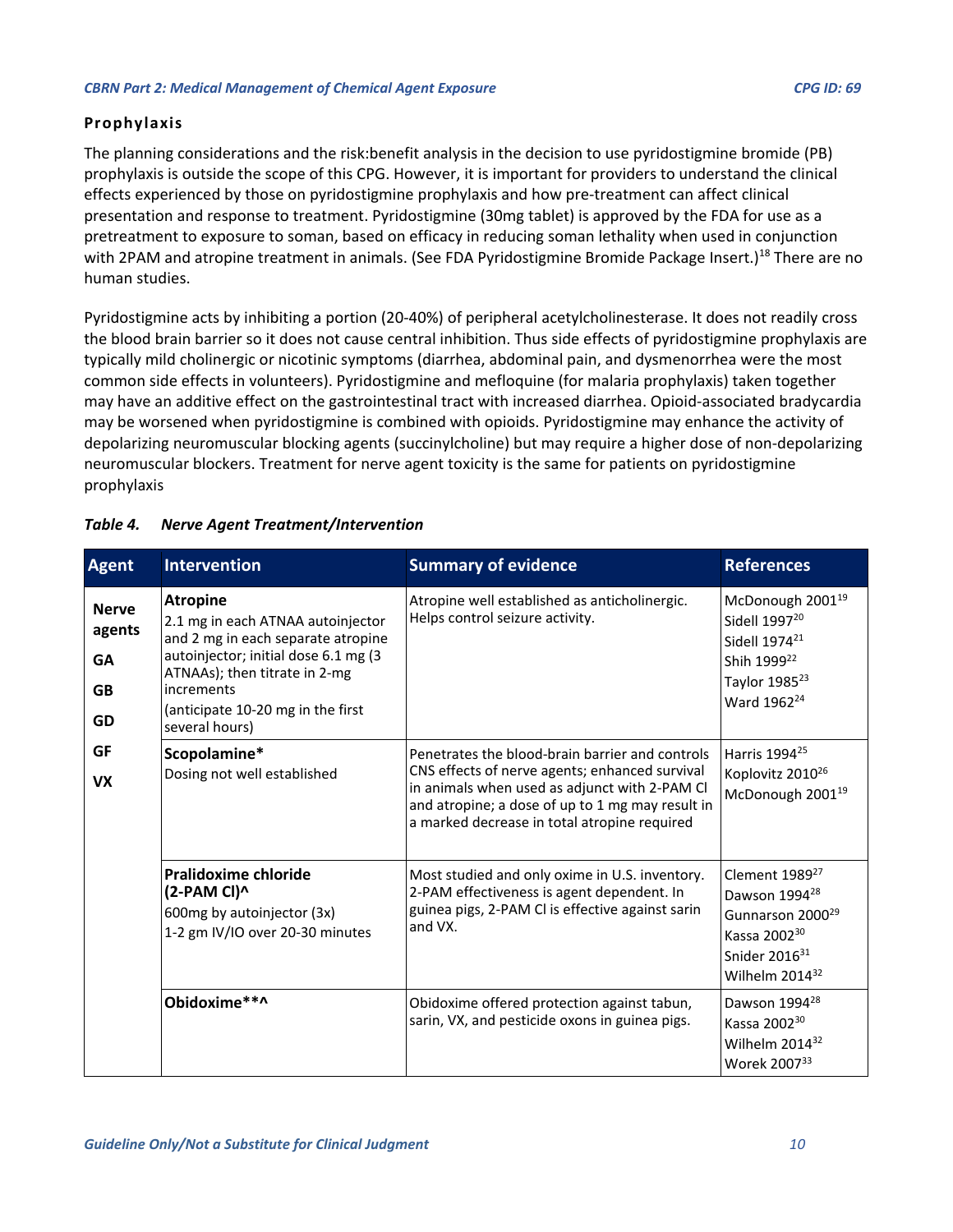| <b>Agent</b> | <b>Intervention</b>                                                                                                                                                                                                                                                                            | <b>Summary of evidence</b>                                                                                                                                                                                                                                                                                                                                                                                                                                  | <b>References</b>                                                                   |
|--------------|------------------------------------------------------------------------------------------------------------------------------------------------------------------------------------------------------------------------------------------------------------------------------------------------|-------------------------------------------------------------------------------------------------------------------------------------------------------------------------------------------------------------------------------------------------------------------------------------------------------------------------------------------------------------------------------------------------------------------------------------------------------------|-------------------------------------------------------------------------------------|
|              | $HI-6***$                                                                                                                                                                                                                                                                                      | HI-6 is considered a more broad-spectrum oxime Dawson 1994 <sup>28</sup><br>and offered protection against tabun, sarin,<br>cyclosarin, VX, and paraoxon in guinea pigs.                                                                                                                                                                                                                                                                                    | Hamilton 1989 <sup>34</sup><br>Kassa 2002 <sup>30</sup><br>Wilhelm $2014^{32}$      |
|              | Benzodiazepines***<br>Diazepam - autoinjector<br>Standard IV/IO dose for seizures 10-<br>20 mg (up to 40 mg may be needed)<br>Midazolam - off label dosing<br>recommendations for status<br>epilepticus is 10 mg IM, typical IV/IO<br>doses for seizure control start at 1-2<br>mg and titrate | Two cases in Tokyo sarin attack. One patient<br>received diazepam 35 mg (for seizures) and the<br>other 30 mg (for fasciculations) along with<br>atropine and 2PAM. Both recovered without<br>sequelae.<br>Some data to suggest that benzodiazepines can<br>be useful for anxiety and restlessness that may<br>precede seizures.<br>Midazolam shown to be effective at a lower<br>dose and to be more rapidly absorbed IM than<br>diazepam in animal models | Marrs 2007 <sup>35</sup><br>McDonough 2001 <sup>19</sup><br>Shih 2002 <sup>36</sup> |

\*While scopolamine is an FDA-approved drug, its use for nerve-agent poisoning is off-label

\*\*Obidoxime and HI-6 are not FDA approved or available in the U.S.

\*\*\*While benzodiazepines are routinely used for termination of seizures, this is an off-label use of this class of medications.

<span id="page-10-0"></span>^ Efficacy of oximes is species dependent, so it is difficult to extrapolate effectiveness in humans from existing animal studies.

# **PULMONARY AGENT EXPOSURE**

# <span id="page-10-1"></span>**BACKGROUND**

Pulmonary agents (also referred to as toxic industrial chemicals and choking agents) hold historical significance as the forerunners of modern chemical warfare and still hold relevance today as likely chemical culprits given their availability. Chlorine and phosgene are produced and stored in large quantities worldwide, and could have devastating effects when vaporized. There are other agents which can produce chemical lung injury such as ammonia, hydrogen sulfide, zinc oxide, phosphorus smokes, and perfluoroisobutylene (by-product of Teflon). These agents are irritating to the lungs, but are less likely to be used in a chemical attack.

Chlorine becomes a gas at -34 ° C, and is therefore stored as a compressed liquid. Phosgene becomes a toxic gas at 47 °F. The extent of injury caused by either gas is a function of the duration and concentration of exposure. Other variables that impact toxicity include respiratory rate and depth (minute ventilation) and possibly body position.

Exposures to 30ppm of chlorine will cause coughing; more serious damage to the lungs occurs at levels above 40 to 60ppm for more than 30 minutes. Phosgene is more surreptitious and toxicity may occur below its odor threshold of 0.4ppm with prolonged exposure. Additionally olfactory fatigue can occur so an individual may only transiently notice the warning odor. Phosgene IDHL (Immediately Dangerous to Life or Health) is 2ppm whereas chlorine IDHL is 100ppm.

Both gases react with moisture in the respiratory system and undergo hydrolysis. Chlorine causes lung damage through reactions to form hydrochloric and hypochlorous acids, which in turn react with sulfhydryl groups of cysteine and cause enzyme inhibition. In addition to this reaction, hydrolysis of chlorine results in free radical generation that can lead to direct cell injury and death. Phosgene also reacts with water to form carbon dioxide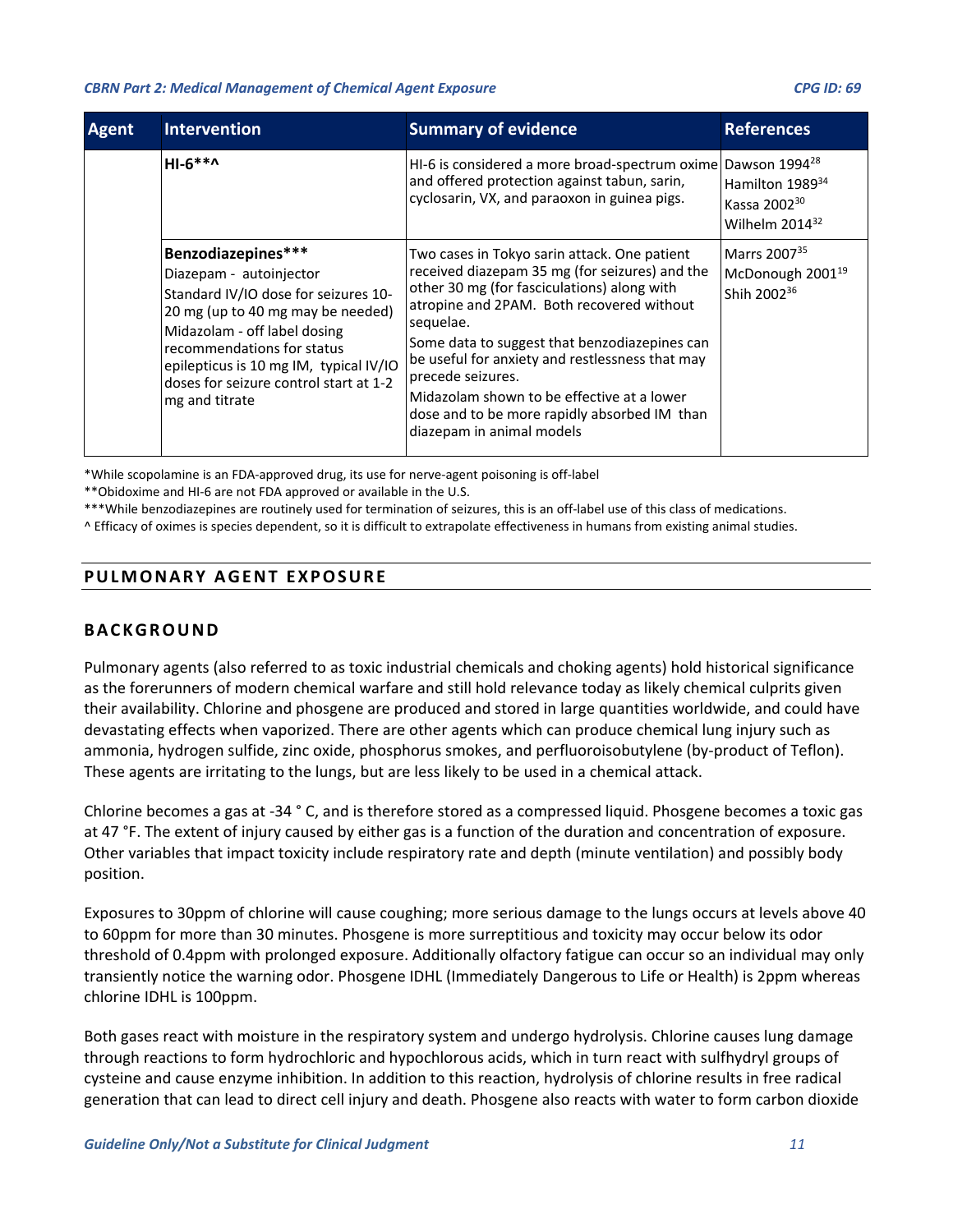and hydrogen chloride. However, the major toxicity of phosgene is believed to occur through acylation in which phosgene interacts with sulfhydryl, amine, and hydroxyl groups causing protein and lipid denaturation, disruption of membrane structure and interference with enzyme function. Phosgene also disrupts the pulmonary surfactant layer.

# <span id="page-11-0"></span>**PULMONARY AGENT SIGNS AND SYMPTOMS**

Both gases have the ability to cause asphyxia due to displacement of oxygen if released in a confined space. More commonly, the gases act as irritants and cause damage to the respiratory tract through the mechanisms described above. Lastly, the gases can cause a systemic inflammatory response.

Chlorine has an unpleasant odor and is highly irritating. Because chlorine undergoes more rapid hydrolysis when contacting mucous membranes, it causes more immediate symptoms in the moist areas of the eyes, mouth, and upper airways. Eye pain, blepharospasm, and lacrimation are common. Other symptoms may include headache, salivation, dyspnea, cough, hemoptysis, chest burning, and vomiting.

Physical examination may reveal tachycardia, tachypnea, and possibly cyanosis. If eye irritation is present, evaluation for corneal burns/abrasions should be done with fluorescein staining of the eye. In the presence of oropharyngeal erythema, there may be more significant distal injury requiring careful assessment of the airway. Stridor, hoarseness, or aphonia may indicate laryngeal edema or laryngospasm. Oropharyngeal secretions may be copious.

Phosgene smells of fresh mown hay. It has more insidious effects, and early symptoms may be mild or absent. Typical onset of phosgene-induced symptoms occurs 2 to 6 hours after exposure and delayed symptoms have been described up to 15 hours post exposure. The major effects of phosgene are on peripheral airways, therefore dyspnea, chest tightness or pain, and cough are common symptoms. Development of hypoxia and pulmonary edema may occur hours after the onset of symptoms. Fluid shifts secondary to pulmonary edema may result in hypovolemia. Early onset of pulmonary edema portends a grave prognosis.

# <span id="page-11-1"></span>**PULMONARY AGENT DECONTAMINATION**

Safe removal from the toxic gas is the priority in chlorine or phosgene exposure. Respiratory protection for rescuers and providers in a potential exposure area is critical. Once the casualty is removed from the exposure area, decontamination should be continued with removal of all clothing. For toxic gas exposure, this removes the majority of risk from the gases. Soap and water is adequate to complete decontamination.

# <span id="page-11-2"></span>**PULMONARY AGENT DIAGNOSTICS**

There are no readily available diagnostic tests to confirm or quantify pulmonary agent toxicity. Standard tests such as arterial blood gases and chest x-rays (CXR) should be used to guide supportive care as needed. Arterial blood gases can be useful when needed to follow oxygenation, but may be normal in the early phases of phosgene exposure. PCO2 may be elevated in patients with obstructive pathophysiology and indicate a need for bronchodilators or corticosteroids.

Much like ABGs, CXR performed shortly after exposure may be normal but the patient may progress to frank pulmonary edema within a few hours. Fortunately the CXR can reveal pulmonary edema before clinical exam findings. A baseline CXR may be useful for comparison when trying to detect subtle early findings of pulmonary edema. If the CXR is normal at 8 hours, it is unlikely the patient will develop pulmonary edema.<sup>37</sup>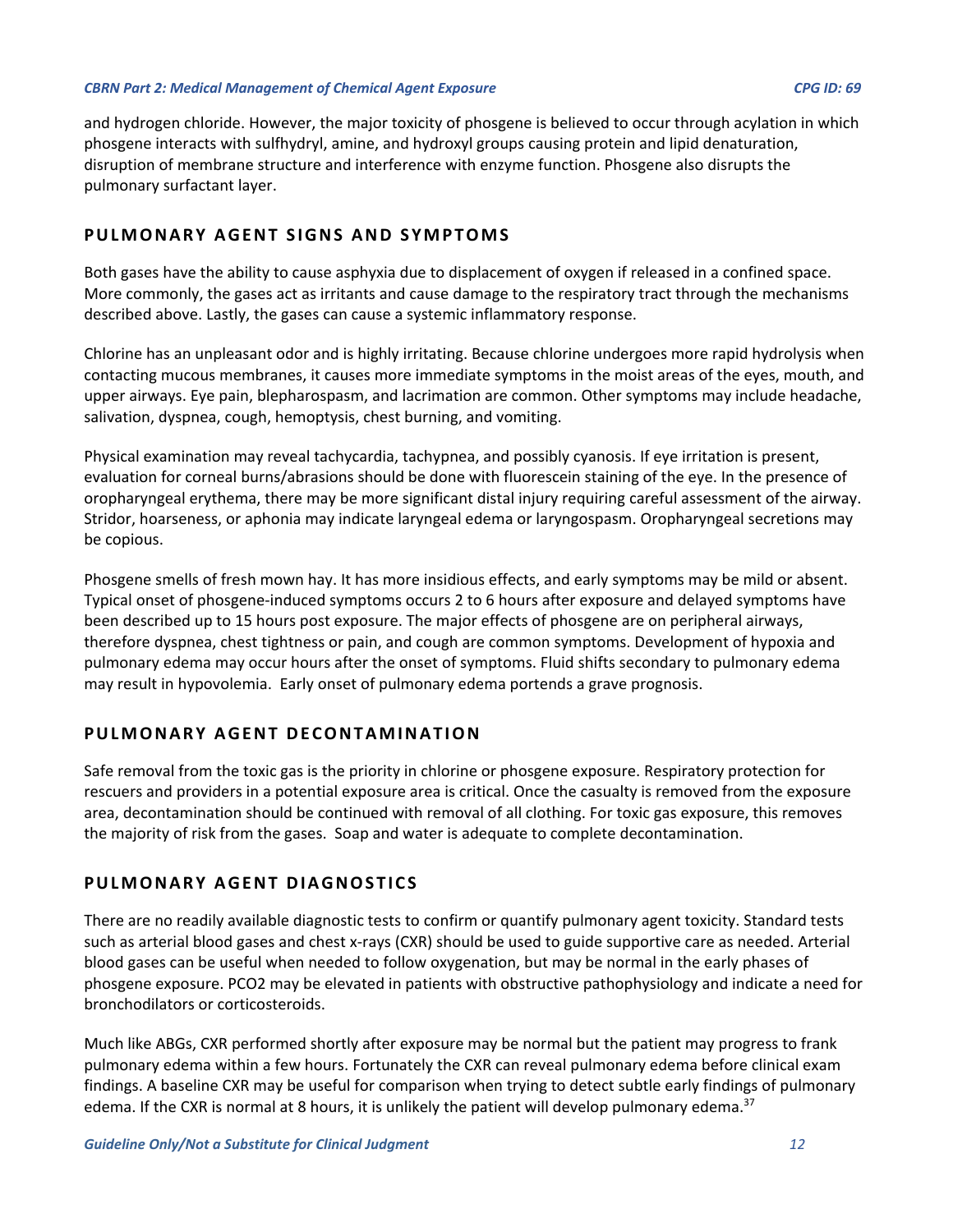## <span id="page-12-1"></span>*Table 5. Pulmonary Agents*

| <b>Pulmonary Agents</b><br>(Chlorine,<br>Phosgene)<br><b>Treatment</b> | <b>AGENT PROPERTIES</b><br>Gas above 47F (COCL2) 29F (Cl)<br>Phosgene toxic below odor<br>threshold<br>M8 Paper: not effective<br>Odor: Phosgene - freshly mown<br>hay                                                                                                                                                                                                                                                                                                                                                                                                                                                                           | <b>PPE REQUIREMENTS</b><br>Mask(C2-A1 filter), AP-<br>PPE,<br>JLIST, or UIPE<br><b>LETHALITY</b><br>CL IDLH 10ppm<br>COCl2 IDLH 2ppm | <b>CRESS SYMPTOMATIC PRESENTATION</b><br>C: Conscious (unconscious if asphyxia)<br>R: Normal to respiratory distress, delayed onset (phosgene)<br>E: Irritated, injected (chlorine)<br>S: Mucous membrane irritation (rhinorrhea, salivation)<br>S: Chlorine: immediate irritation (tearing and rhinorrhea);<br>Phosgene: delayed fluid buildup                                                                                                                                                                          |
|------------------------------------------------------------------------|--------------------------------------------------------------------------------------------------------------------------------------------------------------------------------------------------------------------------------------------------------------------------------------------------------------------------------------------------------------------------------------------------------------------------------------------------------------------------------------------------------------------------------------------------------------------------------------------------------------------------------------------------|--------------------------------------------------------------------------------------------------------------------------------------|--------------------------------------------------------------------------------------------------------------------------------------------------------------------------------------------------------------------------------------------------------------------------------------------------------------------------------------------------------------------------------------------------------------------------------------------------------------------------------------------------------------------------|
| <b>POI</b><br><b>HOT</b><br><b>ZONE</b>                                | Immediate Action: Self Aid, Buddy Aid, Move (Upwind,<br>Upstream, Uphill) Away from Threat<br>$M^2$ : Massive hemorrhage / Mask check<br>A <sup>2</sup> : Airway (assess) / Antidote<br>R <sup>2</sup> : Respiration (assess) / Rapid Spot Decon<br>E: Extraction (egress away from threat)                                                                                                                                                                                                                                                                                                                                                      |                                                                                                                                      | Onset of symptoms with phosgene can be delayed up to 24<br>hours. Exertion is associated with worse outcomes, so keep<br>patients exposed to phosgene at rest                                                                                                                                                                                                                                                                                                                                                            |
| <b>Dirty CCP</b><br><b>WARM ZONE</b>                                   | $M^2 A^2 R^2$ Reassessment, clear airway (copious secretions),<br>possible laryngospasm, advanced airway--be prepared for cric,<br>ventilatory support if needed, O <sub>2</sub> as needed, maintain filtered<br>air<br><b>Decon &amp; Cutout:</b><br>Remove and bag equipment, PPE, and clothing<br>Soap and water sufficient for skin decon<br>٠<br>Remove and replace contaminated treatments<br>٠<br>(tourniquets, chest seals, etc)<br>$C^2$ : Circulation (assess vitals, resuscitate) / Countermeasures<br>$H^2$ : Hypothermia (prevent) / Head wounds (assess mental<br>status--altered due to agent or TBI?)<br>E:<br><b>Evacuation</b> |                                                                                                                                      | Laryngospasm may occur. Anticipate airway edema and<br>manage airway early. If advanced airway required, place largest<br>endotracheal tube possible to facilitate suctioning.<br>If life threatening reactive airway symptoms or dysrhythmias,<br>consider B-agonists and/or ACLS intervention in warm zone.<br>Weigh against delays in decon and transition to cold zone care.                                                                                                                                         |
| <b>COLD</b><br>ZONE                                                    | (MARCHE) <sup>2</sup> Reassessment<br>C <sup>2</sup> : Circulation (Assess vitals, resuscitate) / Countermeasures<br>Supplemental O2<br>٠<br>Inhaled Beta agonist if wheezing (e.g. albuterol MDI)<br>Monitor for dysrhythmia (usually transient), ACLS if<br>٠<br>indicated<br>$H^2$ : Hypothermia (HPMK, fluid warmer) / Head wounds (treat<br>elevated ICP, Neuro exam, MACE)                                                                                                                                                                                                                                                                 |                                                                                                                                      | PFC: Albuterol 2.5mg in 3ml NS for wheezing/bronchospasm<br>Inhaled or systemic corticosteroids (Inhalation Injury Protocol)<br>Eyes: Irrigate, evaluate for corneal burn/abrasion<br>Imaging: If chest X-ray negative at 8 hrs, unlikely to develop<br>severe pulmonary edema<br>(delayed onset pulmonary edema may occur as late as 24 hrs<br>with phosgene)<br>Severe symptoms: PEEP, ARDS ventilation strategies, aggressive<br>pulmonary toilet.<br>Diuresis NOT indicated, prophylactic antibiotics NOT indicated. |
|                                                                        |                                                                                                                                                                                                                                                                                                                                                                                                                                                                                                                                                                                                                                                  | Reachback: USAMRICD (410) 436-2230 DSN: 584-2230                                                                                     |                                                                                                                                                                                                                                                                                                                                                                                                                                                                                                                          |

# <span id="page-12-0"></span>**PULMONARY AGENT TREATMENT**

Chlorine exposures may lead to copious secretions and laryngospasm shortly following exposure, therefore providers should be prepared for airway management and possibly emergent surgical airway control. It is important to remember that phosgene-exposed patients, despite being asymptomatic, need to be treated as casualties. Such casualties should be kept at rest, as exertion is associated with pulmonary edema and worse outcomes in phosgene-exposed patients. If an advanced airway is placed, a large-bore endotracheal tube will facilitate pulmonary toilet as toxic gas exposures can cause sloughing of mucosa and clogging of the airway with debris.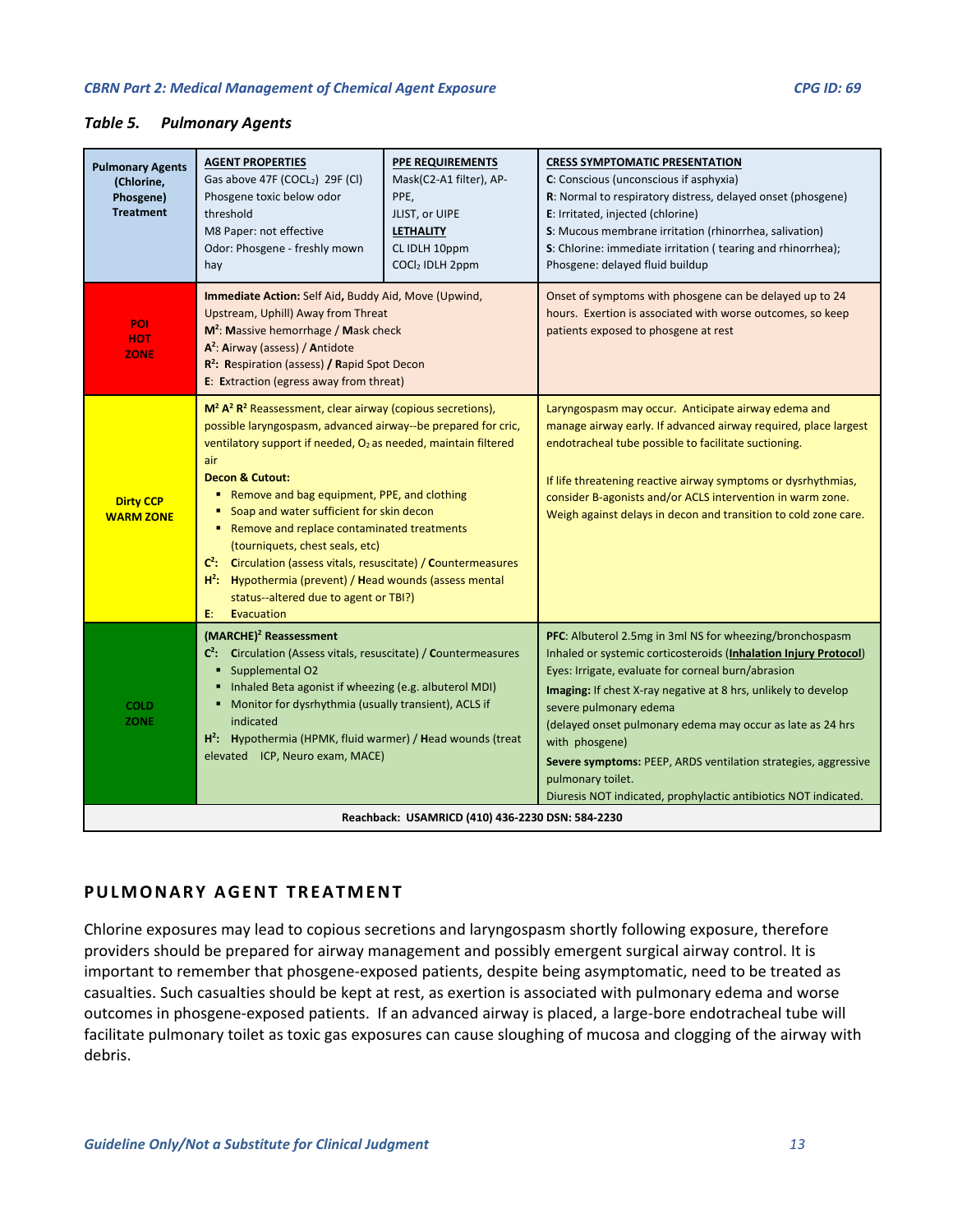Intravenous fluids may be necessary in the setting of volume depletion, but should not be given empirically. Fluid overload can contribute to pulmonary edema and should be avoided. Laryngoscopy and/or bronchoscopy may be necessary, and preparations for advanced airway management must be in place should airway compromise occur. Portable ventilators with simplified automated setting (e.g. SAVe ventilators) may not be adequate for ventilation management in these patients. Because of the associated pulmonary edema, bronchospasm, and risk of ARDS, the ability to manipulate ventilator settings is crucial. Additionally, suction is a key component of maintaining patent airways, bulb suction is unlikely to be adequate and mechanical suction with the ability to do inline suction is preferred.

Advanced interventions and the supporting evidence is described in the table below. Much of the available evidence is based upon animal studies and human data is limited.

| <b>Agent</b>    | <b>Intervention</b>                                                                                                                    | <b>Highlights</b>                                                                                                       | <b>References</b>                               |
|-----------------|----------------------------------------------------------------------------------------------------------------------------------------|-------------------------------------------------------------------------------------------------------------------------|-------------------------------------------------|
| <b>Chlorine</b> | Beta agonists (albuterol MDI)<br>(typical bronchodilator doses)                                                                        | May be useful in the setting of<br>bronchospasm and obstructive airway<br>disease                                       | Nelson 2015 <sup>38</sup>                       |
|                 | Corticosteroids (typical doses given<br>for reactive airway disease)<br>Inhaled:<br>fluticasone 200mcg BID<br>budesonide 0.5-2.0mg BID | Possible benefit shown in animal<br>studies using inhaled steroids, even<br>without reactive airways (no human<br>data) | Gunnarson<br>2000 <sup>29</sup><br>Wang 2004 39 |
|                 | Nebulized sodium bicarbonate<br>(dilute 8.4% 1:1 with sterile water<br>to make 4.2%)                                                   | Theoretical benefit, studies limited.                                                                                   | Bosse 1994 40<br>Vinsel 1990 <sup>41</sup>      |
| Phosgene        | Corticosteroids (typical doses for<br>reactive airway disease, IV or<br>inhaled)                                                       | Possible benefit shown in animal<br>studies, even without reactive airways<br>(no human data)                           | Guo 1990 <sup>42</sup><br>Frosolono197843       |
|                 | Medications that increase cAMP<br>(aminophylline, dibutyryl adenosine<br>3,5 cyclic monophosphate<br>[DbcAMP], Beta adrenergic agents) | Theoretical benefit when given early<br>after exposure (no human data)                                                  | Sciuto 199744<br>Kennedy 1989 <sup>45</sup>     |
|                 | Ibuprofen                                                                                                                              | Reduction of pulmonary edema in rats<br>(with pre and post exposure<br>treatment)                                       | Sciuto 199646                                   |
|                 | N-acetylcysteine                                                                                                                       | Reduction of pulmonary edema, lipid<br>peroxidation, and leukotriene<br>production in rabbits                           | Sciuto 199547                                   |

# <span id="page-13-2"></span>*Table 6. Pulmonary Agent Intervention*

# <span id="page-13-0"></span>**VESICANT OR BLISTER AGENTS**

# <span id="page-13-1"></span>**BACKGROUND**

Blister agents were developed and used during the First World War as chemical warfare agents.<sup>48,49</sup> These agents can be used in multiple forms to include liquid, solid or gas. Blister agents are generally broken down into sulfur mustard, nitrogen mustard, and Lewisite. Although used in different concentrations and in different forms, currently sulfur mustard is the most common blister agent used on the battlefield.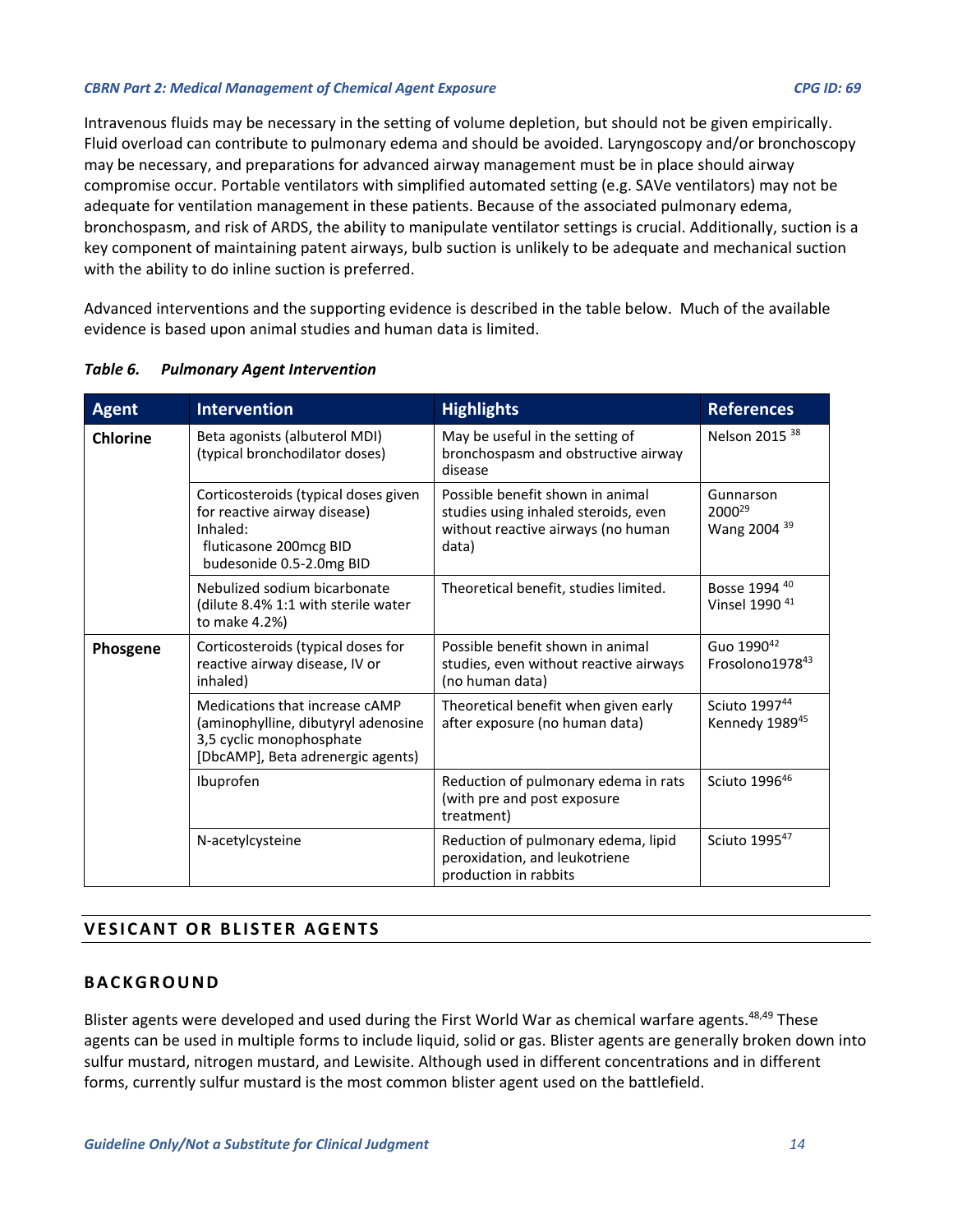Sulfur mustard has three different main forms: HD, which is a distilled product and is close to 100% pure; H, which is undistilled sulfur mustard; and HT which is a mixture of HD and T (a thickener which can be added to sulfur mustard). HD or pure mustard is clear and smells of garlic. H sulfur mustard can be clear, yellow, red brown or black depending on the chemical mixture. In recent conflicts, to include the conflict with ISIS, H sulfur mustard is the chemical seen on the battlefield. This substance, made in crude chemistry labs, is a thick oily black substance which degrades quickly, only lasting 2-3 weeks in storage before degrading beyond utility.

Nitrogen mustard is much less commonly used as a chemical warfare agent. It is separated into 3 forms: N1, N2, and N3. Nitrogen mustard can have different smells with N1 smelling more like fish, N2 like fruit, and N3 like bitter almonds. Nitrogen mustards are clear to yellow oily substances that evaporate slowly and can harm first responders by contact or off-gassing from injured victims. Used for medicinal purposes such as chemotherapy or wart removal, these agents have so far never been used on the battlefield.

Lewisite is the last vesicant in this family of chemical agents. Related to arsenic, Lewisite is a clear liquid in pure form and amber or black in impure forms. Like the other vesicants, it is extremely irritating to the skin, eyes and respiratory tract. Lewisite can be mixed with HD for a more potent chemical warfare agent with properties from both substances. Unlike the other vesicants, Lewisite is the only vesicant that has an antidote to counter its systemic effects.

# <span id="page-14-0"></span>**SIGNS AND SYMPTOMS OF VESICANT OR BLISTER AGENTS**

The most common route of exposure of all blister agents is via the skin. Sulfur mustard agents will cause chemical burns associated with blisters within a few hours of contact with the skin or mucous membranes. Effects are not seen immediately on contact, but sulfur mustard is absorbed within minutes of contact on the skin or eye membranes. Second and third degree burns develop over 2-10 hours to the eyes and skin, causing intense pain, corneal perforations, erosions of the eyes, and blistering of all exposed skin. HD had a 2-3% mortality rate during WWI, but burns in excess of 25% body surface can be fatal. Nitrogen mustard has similar effects on the skin and eyes as sulfur mustard. However, Lewisite has immediate effects on the skin and eyes causing immediate pain and irritation and blistering much sooner than HD or nitrogen mustard.

Inhalation or ingestion of these vesicants causes similar problems, damaging the mucosa of both the respiratory and digestive systems, causing severe burns. Liquid agents, which are more concentrated, cause more severe damage than vapors which might be inhaled. Much like skin and eye exposure, inhalation of HD has a delayed effect on the respiratory tract, causing wheezing and swelling of the bronchioles several hours after exposure. As with skin symptoms, Lewisite causes respiratory symptoms much faster, usually within seconds to minutes, which then rapidly progresses to pulmonary edema following exposure.

Several late effects can occur from all blistering agents depending on the dose and the route of exposure of the agent. Bone marrow suppression can occur with increased likelihood of infection, and nitrogen mustard will cause anemia. High doses of sulfur mustard can cause convulsions and hyper-excitability. High doses of Lewisite can lead to hepatic necrosis, acute renal failure, and shock via capillary leaking, referred to as "Lewisite Shock." There are many long-term effects suspected such as malignancies, corneal scarring, chronic respiratory disease, and dermal scarring.

# <span id="page-14-1"></span>**DECONTAMINATION OF VESICANT OR BLISTER AGENTS**

Safety of the rescuers and healthcare providers is the most important initial step when handling mustard casualties. First responders should have respiratory and skin protection during initial treatment of mustard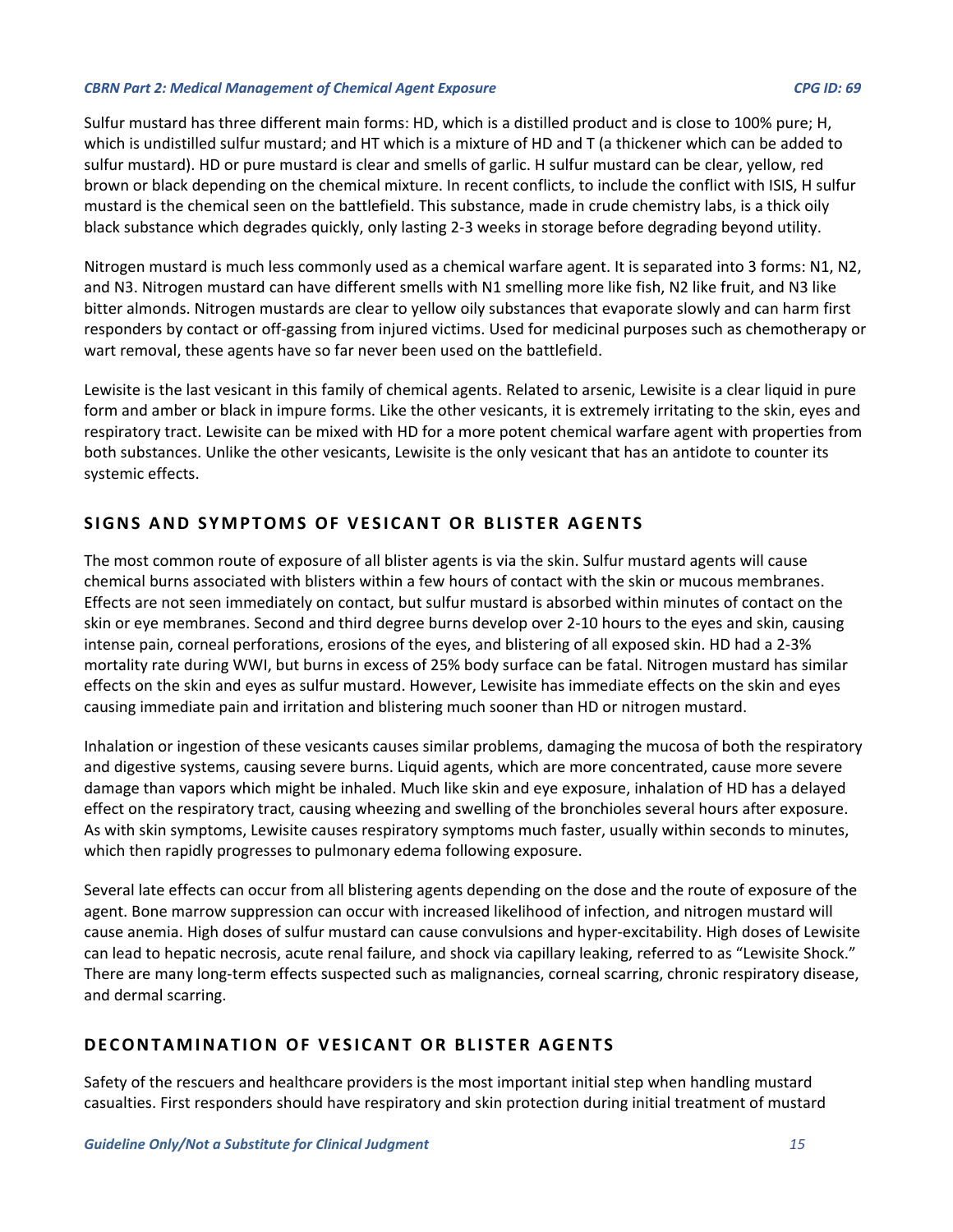casualties. Butyl rubber is the recommended level of protection for the hands; however, double layers of nitrile gloves will protect against exposure as well. Remember, contaminated patients may appear innocuous due to delayed onset of symptoms, however providers can still be exposed to significant injury to the lungs, eyes, and skin if not properly protected. The casualty must be decontaminated and all clothing and equipment removed; vesicants enter the body within minutes, but can stay on equipment or clothing for days after exposure.

Removal of the agent must occur within three to five minutes in order to reduce absorption. Removal with a dry cloth is the first step to clear the chemical from the skin, followed by RSDL. There is no antidote for vesicants like there is for nerve agents, so initial treatment is focused on rapid decontamination. Exposure to the eye causes faster absorption than skin and should be washed out immediately with water in order to minimize the effects. Eye wash kits with Morgan Lens can facilitate eye decontamination. It is important not to induce vomiting if there is any concern for ingestion, and activated charcoal has not been shown to be effective in these situations. After decontamination, standard burn care treatment is recommended for all dermal injuries. Fluid replacement may not follow the thermal burn estimates; however, urine output remains a good marker of adequate resuscitation and fluids should be titrated to target a urine output of 30-50 ml/hour.

Wounds which are chemically contaminated should be aggressively flushed and treated as if there is heavy contamination. Mustard enters the body systemically almost immediately after exposure to open wounds or mucus membranes. After initial decontamination, the patient should be transported to a hospital and observed for both systemic and local effects of the contaminated wound. Surgical debridement of open wounds will almost always be required for contaminated wounds.

# <span id="page-15-0"></span>**VESICANT OR BLISTER AGENTS DIAGNOSTICS**

There is no readily available test to confirm vesicant exposure. Leukocytosis is anticipated on the first day and will rise with the amount of associated injury. Subsequently, bone marrow suppression occurs and leukocyte count will fall around day 3 to 5 with a nadir seen around day 9. Counts less than 500 indicate a poor prognosis. Chest X-ray can be used to monitor for pneumonitis, which typical appears in the first 2 to 3 days.

# <span id="page-15-1"></span>**TREATMENT OF VESICANT OR BLISTER AGENTS**

For asymptomatic patients exposed to sulfur mustard and nitrogen mustard, the effects may be delayed for skin, eye, and lungs; therefore, observation of potential exposures for 6-10 hours is recommended.

Patients with eye exposure may benefit from regular application of an anticholinergic ophthalmic ointment to prevent synechiae formation. A topical antibiotic/steroid ointment should be applied every 1-2 hours with rapid referral to an ophthalmologist. Ointment application to the lids prevents them from sticking together and can help prevent adhesions while allowing drainage of any underlying infection or pus. Blepharospasm can be treated with topical anesthetics to facilitate the eye exam, and systemic analgesics should be given for ongoing eye pain.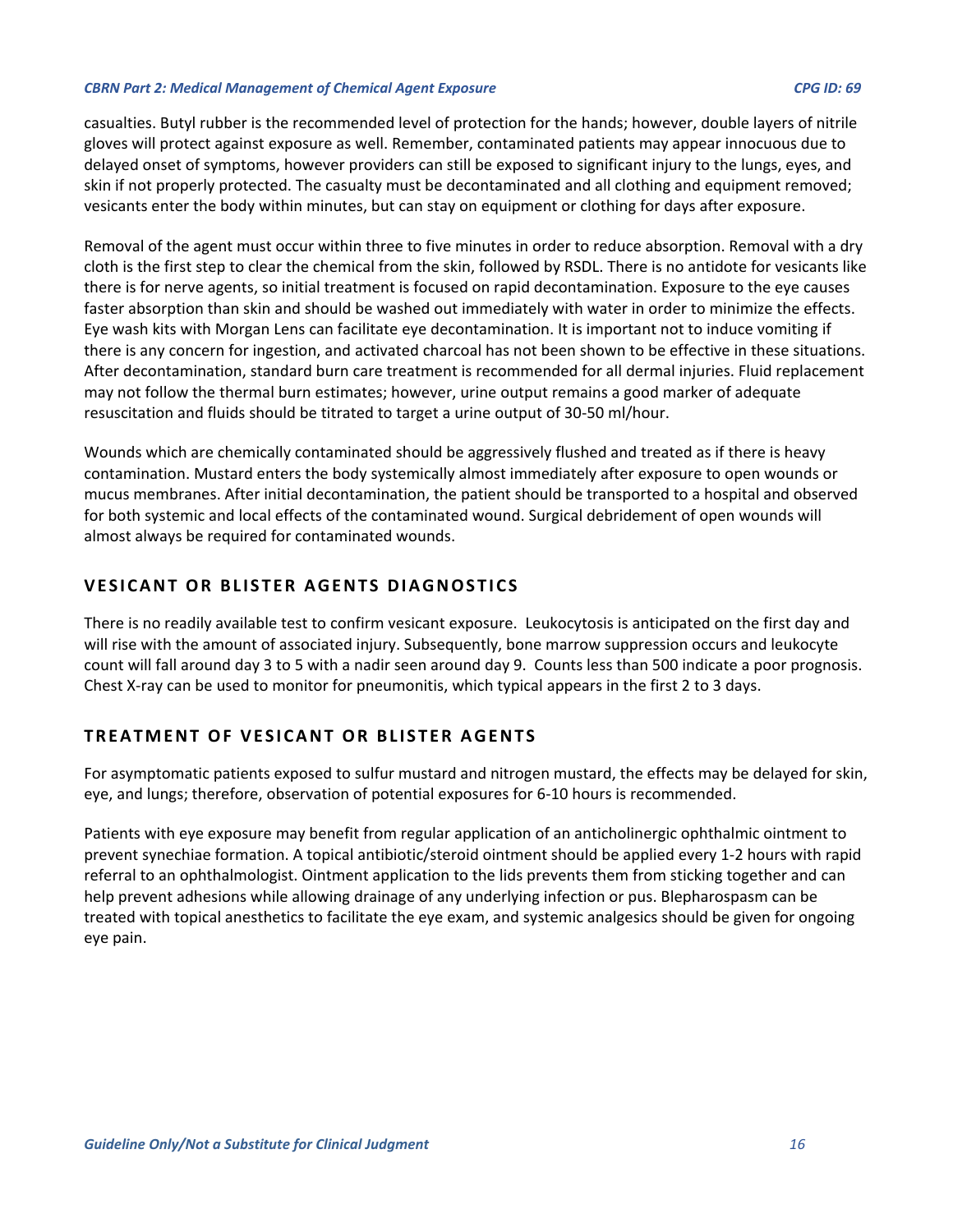| <b>Agent</b>                           | <b>Intervention</b>                                                                                        | <b>Highlights</b>                                                 | <b>References</b>                                          |
|----------------------------------------|------------------------------------------------------------------------------------------------------------|-------------------------------------------------------------------|------------------------------------------------------------|
| <b>Sulfur</b><br>Mustard <sup>50</sup> | Corticosteroids                                                                                            | Limited animal studies,<br>immunosuppression may be detrimental   | Wigenstam 2012 <sup>53</sup>                               |
| Nitrogen<br>Mustard <sup>51, 52</sup>  | Antioxidants and scavengers<br>(Vitamin E, N-acetyl cysteine<br>[NAC], glutathione, sodium<br>thiosulfate) | Limited animal studies                                            | Vojvodic 1985 <sup>54</sup><br>Anderson 2000 <sup>55</sup> |
|                                        | Filgrastim/pegfilgrastim                                                                                   | Burns >25% Body Surface Area(BSA) with<br>bone marrow suppression | Anderson 2006 <sup>56</sup>                                |
|                                        | Amifostine                                                                                                 | May provide protection prophylactically<br>(animal studies)       | Vijayaraghavan<br>200157,58                                |
| Lewisite                               | <b>British Anti Lewisite</b><br>(BAL)/Dimercaprol                                                          | Chelation agent with significant side<br>effects                  | Vilensky 2003 59, 60                                       |

<span id="page-16-0"></span>*Table 7. Vesicant or Blister Agent Intervention*

If patients have respiratory symptoms hours after the exposure, they should be treated as chemical pneumonitis; albuterol should aggressively be utilized, and invasive airway management should be considered early in the treatment plan if the patient is not responding to albuterol. Systemic steroids have been recommended if albuterol is not effective, but further immune suppression may not be advisable. Inhaled sodium bicarbonate has been suggested as a possible treatment as well, but there is not robust evidence to support its use. Other antioxidants and scavengers such as sodium thiosulfate have shown some benefit in animal studies, but there is no human data to support their use. These therapies should only be considered in patients' refractory to supportive care when the benefit of unproven therapy outweighs potential risks.

Bone marrow suppression usually peaks around 9-10 days. Granulocyte colony stimulating factor analogues may be administered. Severe bone marrow suppression may be an indication for bone marrow transplant.

The antidote for Lewisite is British Anti-Lewisite (BAL), also known as Dimercaprol. BAL should only be used in a hospital setting and is given as an IM injection. BAL is a chelating agent, but due to the possibility of severe acute renal failure and other side effects, BAL is only recommended for patients who have severe respiratory symptoms or Lewisite shock.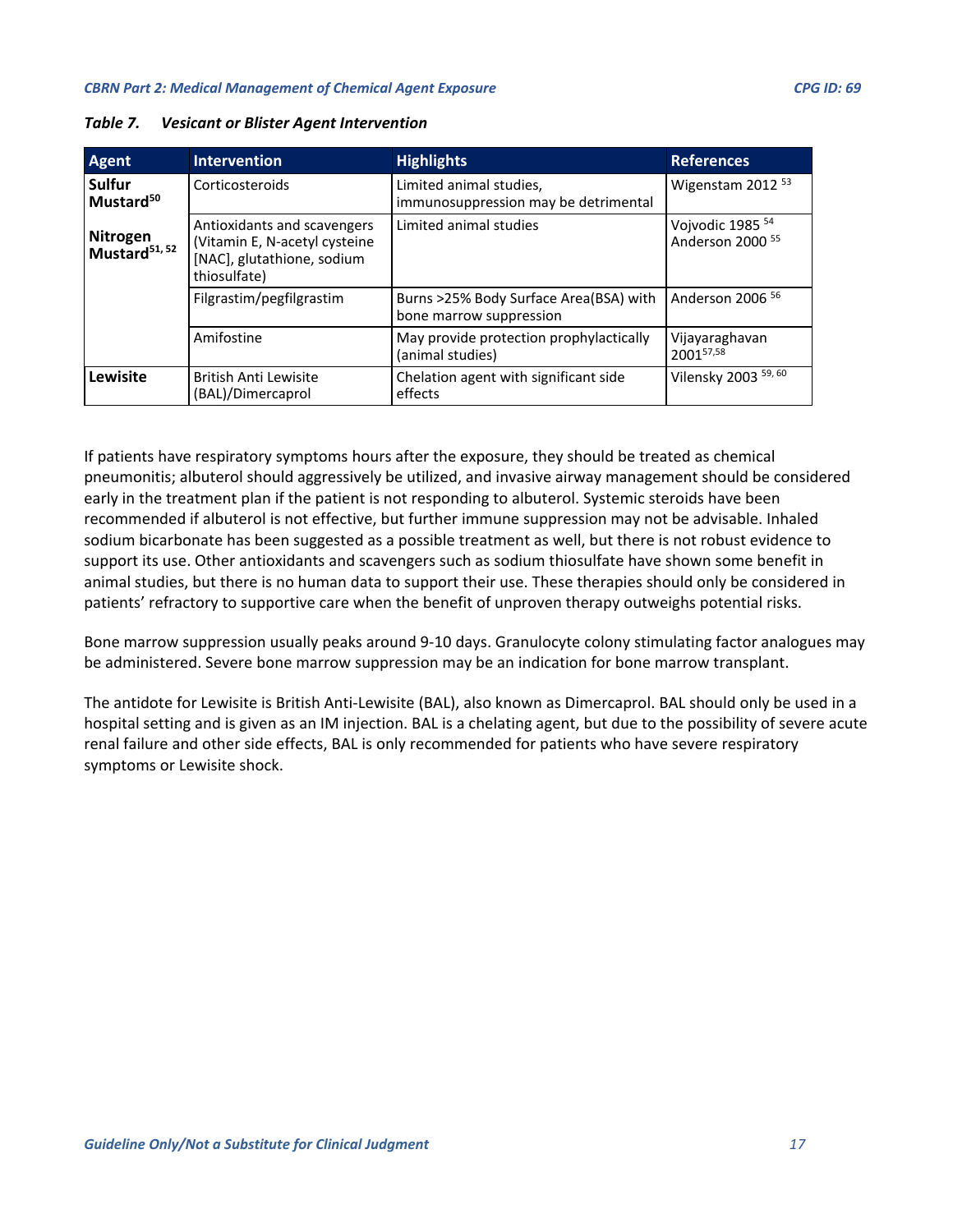# <span id="page-17-0"></span>*Table 8. Vesicant or Blister Agents*

| Vesicant<br>Lewisite (L)<br>Mustard-Lewisite Mixture (HL)<br><b>Immediate</b><br><b>Acting Agent!</b> |                                                                                                                | <b>AGENT PROPERTIES</b><br>Oily Liquid<br>Persistent, Freezing pt:<br>$0.4^{\circ}$ F/13 $^{\circ}$ F<br>M8 Paper: Red to Pink<br>LCD: Red or Orange H<br>AP4C: AS, L, SA / S, H, HL<br><b>Odor: Geraniums</b>                                                                                                                                                                                                                                                                                                                                 | <b>PPE REQUIREMENTS</b><br>MOPP 4 (Mask w/ AP-PPE,<br>JLIST, or UIPE)<br><b>LETHALITY</b><br>LCt50: 1,200 mg-min/m <sup>3</sup><br>LD50: 30-50 mg/kg (skin)                                                                                                                                                                                                                                                                                                                                                                                                                                                                                                                                                                                                                                         | <b>CRESS SYMPTOMATIC PRESENTATION</b><br>C: Conscious<br>R: Immediate Irritation, Distress<br>E: Immediate Severe Pain, Blepharospasm, Edema<br>S: Normal to Increased<br>S: Immediate Pain, Erythema, Blisters hours later<br>Other: Systemic Effects - Distributive Shock |
|-------------------------------------------------------------------------------------------------------|----------------------------------------------------------------------------------------------------------------|------------------------------------------------------------------------------------------------------------------------------------------------------------------------------------------------------------------------------------------------------------------------------------------------------------------------------------------------------------------------------------------------------------------------------------------------------------------------------------------------------------------------------------------------|-----------------------------------------------------------------------------------------------------------------------------------------------------------------------------------------------------------------------------------------------------------------------------------------------------------------------------------------------------------------------------------------------------------------------------------------------------------------------------------------------------------------------------------------------------------------------------------------------------------------------------------------------------------------------------------------------------------------------------------------------------------------------------------------------------|-----------------------------------------------------------------------------------------------------------------------------------------------------------------------------------------------------------------------------------------------------------------------------|
| POI<br><b>HOT</b><br><b>ZONE</b>                                                                      | Threat<br>$M^2$ :<br>$\Lambda^2$ :<br>$R^2$ :<br>E:                                                            | Immediate Action: Self Aid, Buddy Aid, Move (Upwind, Upstream, Uphill) Away from<br>Massive hemorrhage / Mask check<br>Airway (assess) / Antidote (no antidote for vesicants in hot zone)<br>Respiration (assess) / Rapid Spot Decon (RSDL, M295, Fibertect)<br><b>Extraction (egress away from threat)</b>                                                                                                                                                                                                                                    |                                                                                                                                                                                                                                                                                                                                                                                                                                                                                                                                                                                                                                                                                                                                                                                                     | Lewisite binds to tissues and absorbs systemically<br>within two minutes of contact. Symptoms begin to<br>manifest immediately upon exposure and worsen<br>over time. Control of massive hemorrhage and<br>rapid spot decon are top priorties.                              |
|                                                                                                       |                                                                                                                | $M2 A2 R2$ Reassessment, O <sub>2</sub> as needed, maintain filtered air, clear airway, albuterol                                                                                                                                                                                                                                                                                                                                                                                                                                              |                                                                                                                                                                                                                                                                                                                                                                                                                                                                                                                                                                                                                                                                                                                                                                                                     | Extraction to the Dirty CCP [For Small Spills (< 2 kg) move away 100m day/300m night] [Large Spills (< 25kg) = 500m day/1000m night]<br>Casualties with palm-size exposure without rapid                                                                                    |
| <b>Dirty CCP</b><br><b>WARM</b><br><b>ZONE</b>                                                        | <b>Decon &amp; Cutout:</b><br>٠<br>٠<br>eyes and wounds with water)<br>agent, or TBI?)<br><b>E: Evacuation</b> | inhaler, invasive airway if not responding to albuterol, pain management<br>Remove and bag equipment, PPE, and clothing<br>Wipe away gross contamination, RSDL cut line, Cut out<br>RSDL residual contamination on skin (>2min contact time, then wipe away)<br>Remove and replace contaminated treatments (tourniquets, chest seals, etc)<br>C <sup>2</sup> : Circulation (assess vitals, resuscitate) / Countermeasures (rapid decon, irrigate<br>H <sup>2</sup> : Hypothermia (prevent) / Head wounds (assess mental status--altered due to | decon, >5% BSA burn, pulmonary edema, or shock<br>symptoms with rapid onset require chelation. Early<br>pain control may be required to ensure casualty<br>cooperation. Administration of BAL within 5<br>minutes of exposure to skin and eyes can neutralize<br>agent. TIC/TIM Eye Injury Tx Protocol may be<br>required.                                                                                                                                                                                                                                                                                                                                                                                                                                                                          |                                                                                                                                                                                                                                                                             |
|                                                                                                       |                                                                                                                |                                                                                                                                                                                                                                                                                                                                                                                                                                                                                                                                                |                                                                                                                                                                                                                                                                                                                                                                                                                                                                                                                                                                                                                                                                                                                                                                                                     | Dirty Evacuation to Decontamination MSS or Evacuate Directly to Medical Treatment Facility if Field Decontamination is Sufficient                                                                                                                                           |
| <b>COLD</b><br><b>ZONE</b>                                                                            | (MARCHE) <sup>2</sup> Reassessment<br>airway adjunct & RSI<br>Suction, Bronchoscopy<br>to resolve<br>$H^2$ :   | M <sup>2</sup> : Convert tourniquets & bandage wounds<br>A <sup>2</sup> : In case of severe inhalation symptoms upgrade<br>R <sup>2</sup> : Vesicant Inhalation Tx SOP, Ventilator, O <sub>2</sub> , PEEP,<br>C <sup>2</sup> : Trend Vitals, TXA, FDP, FWB, Fluid Challenge if<br>Req'd / severe exposures will present with<br>distributive shock requiring chelation therapy with<br>Dimercaprol aka British Anti-Lewisite (BAL) in order<br>Hypothermia (HPMK, fluid warmer) / Head<br>wounds (treat elevated ICP, Neuro exam, MACE)        | <b>Dimercaprol (BAL) Administration</b><br>Initial Dose: 3 mg/kg deep IM repeat every 4 hours for two days<br>Then: Every 12 hours for 7-10 days<br>Severe & Life Threating Exposure: consider 5 mg/kg<br>Side Effects: Increased BP, Tachycardia, Nausea/vomiting, Headache, Anxiety,<br><b>Injection Necrosis</b><br><b>Contraindications: Nut Allergy. Alternate Drug: DMSA</b><br>Pain Management, Expect SIRS and ARDS in cases of severe exposures.<br>PFC:<br>Skin:<br>Burns-apply Silvadene & bandage QID (burn fluid resuscitation not<br>necessary)<br>Blister fluid may contain Arsenic, unroof >2cm, irrigate, calamine or steroidal cream<br>Eyes: Petroleum based ophthalmic ointment, possible iristis, ophthalmology<br>consult<br>Reachback: USAMRICD (410) 436-2230 DSN: 584-2230 |                                                                                                                                                                                                                                                                             |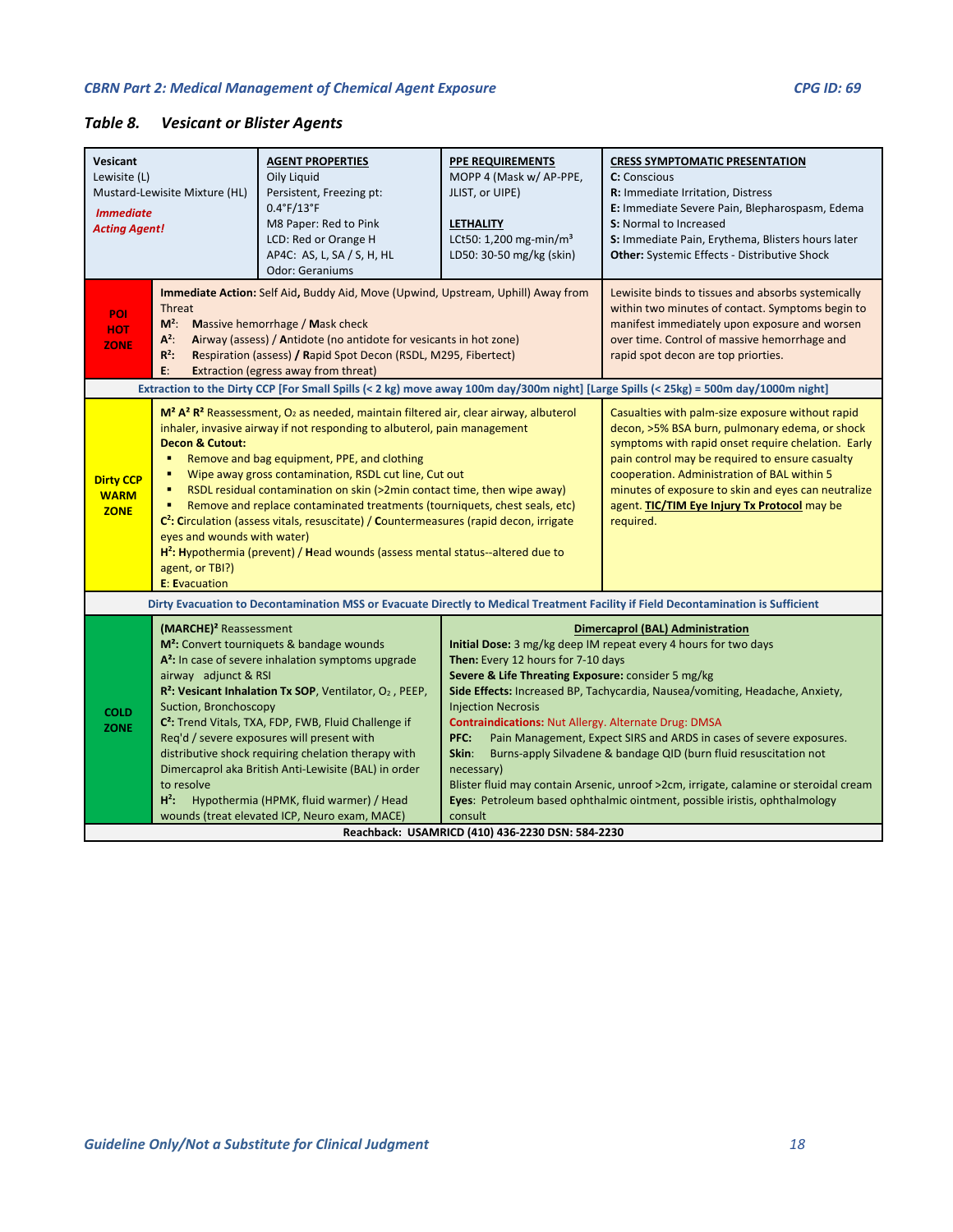# <span id="page-18-0"></span>**INCAPACITATING AGENTS**

# <span id="page-18-1"></span>**BACKGROUND**

Incapacitating agents produce temporary physical and/or mental effects that result in the inability of the affected individual to continue in their current duties or activity. Often they are described as non-lethal agents, but if administered in high enough doses, incapacitating agents can results in death or serious morbidity. There are three general categories of incapacitating agents:<sup>61</sup>

## <span id="page-18-2"></span>**1. Anticholinergics**

BZ (3-quinuclidinyl benzilate) is the prototypical anticholinergic agent but other anticholinergic agents may be developed for warfare. The British reportedly have a similar agent known as Agent 15. BZ is a centrally acting anticholinergic agent that was originally developed as a gastrointestinal antispasmodic but due to severe central nervous system effects was abandoned as a pharmaceutical. As an incapacitating agent, it has a very high safety profile due to the relatively lower peripheral antimuscarinic effects when compared to atropine. An effective incapacitating dose is 0.5 mg, and BZ is typically dispersed as an aerosol or in smoke-producing munitions.

## <span id="page-18-3"></span>**2. Sedating agents**

Opioids and volatile anesthetics are both potential sedative or calming agents. Fentanyl is a synthetic opioid with 100 times the potency of morphine. Newer derivatives of fentanyl are continuously in development. One such example is carfentanil with a potency 100 times fentanyl. While these agents are highly effective in individuals, aerosolizing them to use as an incapacitating agent can be problematic. It is likely that absorption in a crowd would be variable.

#### <span id="page-18-4"></span>**3. Riot control agents**

Riot control agents, also known as harassing agents, cause irritation and discomfort often in the form lacrimation, mucous membrane irritation, violent coughing, or vomiting. Typical agents include chloroacetophenone (CN) commonly known as Mace, chlorobenzylidene malononitrile (CS), oleoresin capsicum (OC) called pepper spray, and diphenylaminochloroarsine (DM) or Adamsite. CN is more harmful than the other agents with a lower LCt50 and DM tends to cause vomiting.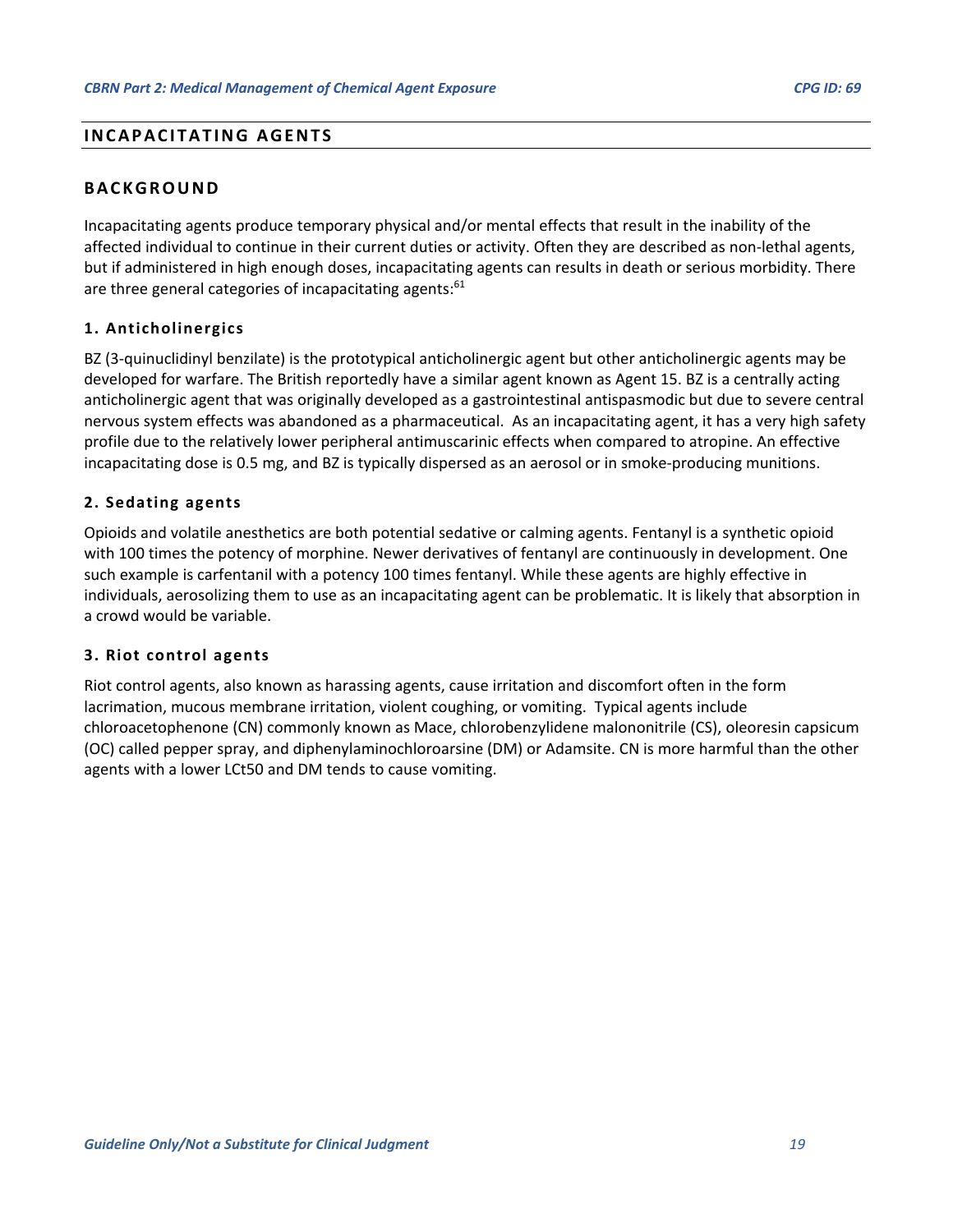#### <span id="page-19-4"></span>*Table 9. Incapacitating Agents*

| <b>Incapacitating Agents</b><br>(Anticholinergics, Opioids,<br><b>Riot control agents)</b> |                                                                                                                                                                                                                                                                                                                                                                                                                                                                                                                                                                                                                                                                                                                                                                                                                                   | <b>AGENT PROPERTIES</b><br>Variable, aerosol, smoke<br>or liquid M8 Paper: not<br>useful                                                                                                                                                                                   | <b>PPE REQUIREMENTS</b><br>Mask and AP-PPE, JLIST, or UIPE<br><b>LETHALITY</b><br>Variable (fentanyl derivatives<br>extremely potent)                                                                                                                                                                                                       |   | <b>CRESS SYMPTOMATIC PRESENTATION</b><br>C: varies with agent, see below<br>R:<br>E:<br>$S$ :<br>$S$ :                                                                                                                                                                                                                                                                                                                                                                                                               |  |  |
|--------------------------------------------------------------------------------------------|-----------------------------------------------------------------------------------------------------------------------------------------------------------------------------------------------------------------------------------------------------------------------------------------------------------------------------------------------------------------------------------------------------------------------------------------------------------------------------------------------------------------------------------------------------------------------------------------------------------------------------------------------------------------------------------------------------------------------------------------------------------------------------------------------------------------------------------|----------------------------------------------------------------------------------------------------------------------------------------------------------------------------------------------------------------------------------------------------------------------------|---------------------------------------------------------------------------------------------------------------------------------------------------------------------------------------------------------------------------------------------------------------------------------------------------------------------------------------------|---|----------------------------------------------------------------------------------------------------------------------------------------------------------------------------------------------------------------------------------------------------------------------------------------------------------------------------------------------------------------------------------------------------------------------------------------------------------------------------------------------------------------------|--|--|
| <b>POI</b><br><b>HOT ZONE</b>                                                              | from Threat<br>$R^2$ :<br>E:                                                                                                                                                                                                                                                                                                                                                                                                                                                                                                                                                                                                                                                                                                                                                                                                      | Immediate Action: Self Aid, Buddy Aid, Move (Upwind, Upstream, Uphill) Away<br>$M^2$ : Massive hemorrhage / Mask check<br>A <sup>2</sup> : Airway (assess) / Antidote (Cyanokit)<br>Respiration (assess) / Rapid Spot Decon<br><b>Extraction (egress away from threat)</b> | <b>Recognize CRESS symptoms:</b><br>Anticholinergics-Delirium, agitation; red, hot and dry<br>skin, mydriasis, tachycardia<br><b>Opioids</b> - Sedation; decreased respirations, miosis,<br>normal skin and secretions<br>Riot control agents - mucous membrane irritation<br>(salivation, rhinorrhea and lacrimation, intact<br>mentation) |   |                                                                                                                                                                                                                                                                                                                                                                                                                                                                                                                      |  |  |
| <b>Dirty CCP</b><br><b>WARM</b><br><b>ZONE</b>                                             | $M^2$ A <sup>2</sup> R <sup>2</sup> Reassessment, $O_2$ as needed, maintain filtered air<br>Anticholinergics - titrate benzodiazepines to control<br>severe agitation, delirium<br><b>Decon &amp; Cutout:</b><br>Remove and bag equipment, PPE, and clothing<br>Opioids - Support respiration if needed. Naloxone (2-4<br>$\blacksquare$<br>mg) if respiratory depression. May require escalating<br>Wipe away gross contamination, RSDL cut line, Cut out<br>٠<br>RSDL residual contamination on skin (>2min contact time, then wipe away)<br>doses for some synthetic opioids<br>٠<br>Remove and replace contaminated treatments (tourniquets, chest seals, etc.)<br>٠<br>Circulation/Countermeasures/Drips (benzodiazepines, naloxone)<br>$C^2$ :<br>Hypothermia (prevent) / Head wounds (assess mental status--altered due to |                                                                                                                                                                                                                                                                            |                                                                                                                                                                                                                                                                                                                                             |   |                                                                                                                                                                                                                                                                                                                                                                                                                                                                                                                      |  |  |
| <b>COLD</b><br><b>ZONE</b>                                                                 | agent, or TBI?)<br>$(MARCHE)^2$ Reassessment<br>C <sup>2</sup> : Circulation (Vitals/Fluid Challenge)<br>Countermeasures, Chelators, Drips<br>Anticholinergics - titrate benzodiazepines 2-4 mg IV/IO/IM<br>Opioids - Naloxone 2-4 mg IV/IO, titrate to respiratory effort<br>(May require naloxone drip (2/3 response dose/hour)<br>H <sup>2</sup> : Hypothermia (HPMK, fluid warmer / Head wounds<br>(treat elevated ICP, Neuro exam, MACE)                                                                                                                                                                                                                                                                                                                                                                                     |                                                                                                                                                                                                                                                                            |                                                                                                                                                                                                                                                                                                                                             | п | PFC: supportive care<br>Most agents are self-limited and symptoms will wear off, often as<br>decontamination is performed. Look for reactive airway disease.<br>Half-life of sedating agents may be longer than naloxone, so may<br>require re-dosing or a drip<br>Physostigmine can be used as diagnostic agent for anticholinergic<br>delirium. Requires EKG with normal QRS prior to administration<br>Benzos effective for seizures, agitation, and autonomic activity<br>Sodium metabisulfite can neutralize CS |  |  |
| Reachback: USAMRICD (410) 436-2230 DSN: (312) 584-2230                                     |                                                                                                                                                                                                                                                                                                                                                                                                                                                                                                                                                                                                                                                                                                                                                                                                                                   |                                                                                                                                                                                                                                                                            |                                                                                                                                                                                                                                                                                                                                             |   |                                                                                                                                                                                                                                                                                                                                                                                                                                                                                                                      |  |  |

# <span id="page-19-0"></span>**SIGNS AND SYMPTOMS OF INCAPACITATING AGENTS**

#### <span id="page-19-1"></span>**Anticholinergics**

BZ is intended to target CNS effects, therefore anticholinergic delirium will be the predominant symptom with fewer peripheral effects. Often the patient cannot give a lucid history due to delirium. The delirium may be labile and can range from mild impairment to coma. Hallucinations, severe agitation, and even seizures may occur. The classic peripheral effects often described a "dry as a bone, hot as a hare, red as a beet, and blind as a bat" may be variable or delayed.

#### <span id="page-19-2"></span>**Sedating agents**

Sedating agents which are opioid derivatives can be expected to present with the classic opioid toxidrome of miosis, CNS depression, and respiratory depression. Bradycardia, hypotension, and hypothermia may occur as secondary sequelae as a result of dose-related progression to opioid coma.

#### <span id="page-19-3"></span>**Riot control agents**

Riot control agents can be expected to affect the skin, respiratory system and eyes. Ophthalmologic symptoms include pain, tearing, and blepharospasm. The respiratory tract can be variably affected and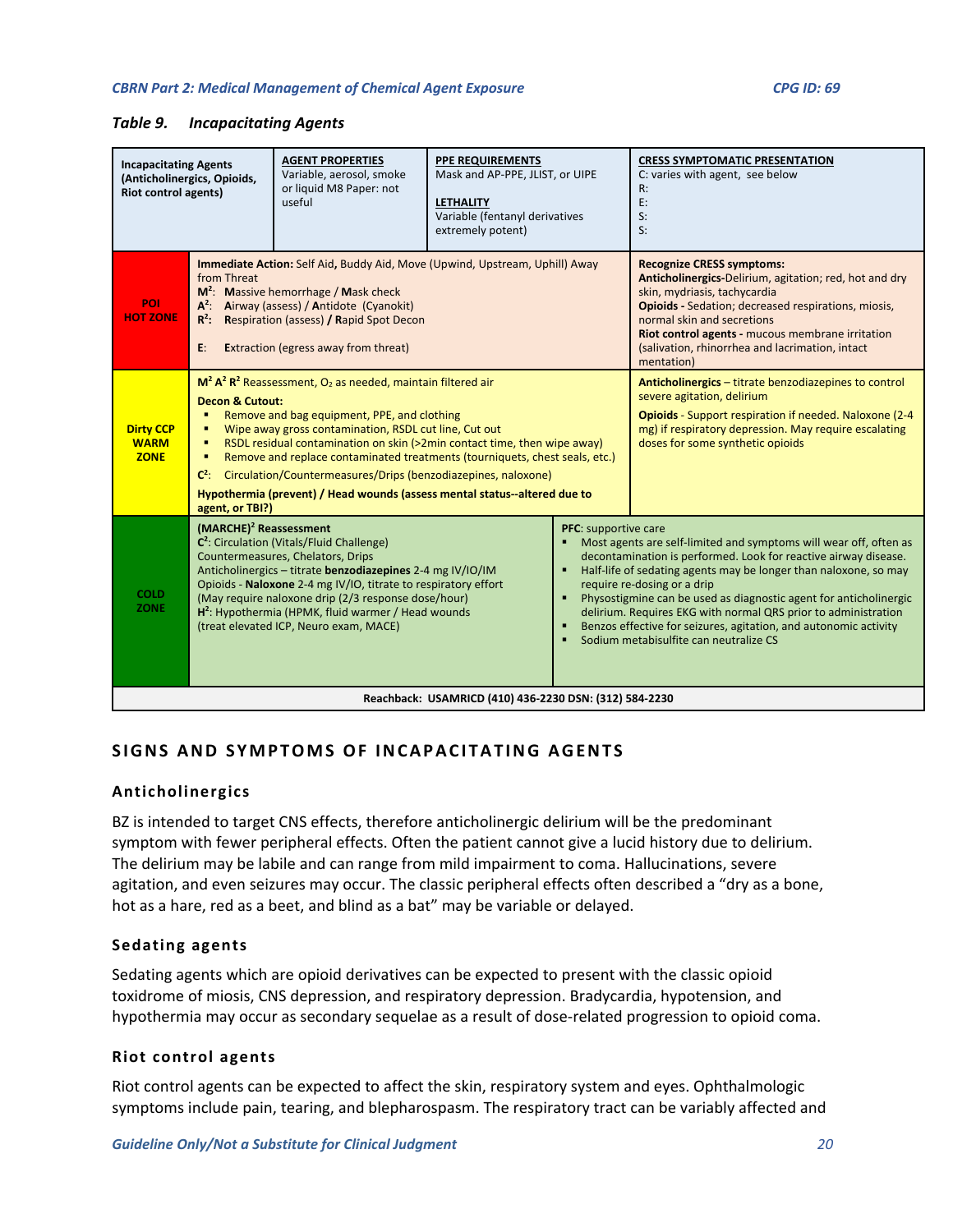symptoms may range from mild mucous membrane irritation to severe dyspnea, coughing and chest tightness. Bronchospasm is common and may be severe in those with underlying reactive airway disease. Copious rhinorrhea and salivation may occur and clinical scrutiny is necessary to exclude the possibility of nerve agent exposure. Dermatologic effects typically involve skin pain and burning, but blistering may occur at higher doses.

# <span id="page-20-0"></span>**GENERAL MANAGEMENT**

Safe removal from exposure is the priority. Respiratory protection for providers in a potential exposure area is critical. Once the casualty is removed from the exposure area, decontamination can be continued with removal of all clothing and personal effects. Simple soap and copious water are adequate for through decontamination. Recognize that improvement in symptoms caused by riot control agents may be transient with decontamination.

Medical management of all incapacitating agents is predominantly supportive with attention to symptoms and tailoring treatment to the patient presentation.

# <span id="page-20-1"></span>**ANTICHOLINERGIC AGENTS**

Patients with anticholinergic toxicity can present with dry mouth and tachycardia leading the provider to believe dehydration is present when the patient is euvolemic. However, psychomotor agitation and hyperthermia are common so careful monitoring of core temperature, volume status and urine output is important. Cooling should be undertaken promptly when hyperthermia is present.

Pharmacologic managements include control of delirium and agitation. Agitation can be safely controlled with a benzodiazepine titrated to effect. Often controlling the agitation will also improve tachycardia and hyperthermia. Physostigmine is also an option to manage the delirium. This is a tertiary amine which crosses the blood-brain barrier. Before using physostigmine, it is critical to exclude the presence of other sodium channel blocking agents such as tricyclic antidepressants. An EKG should be done to ensure a normal QRS interval <100msec prior to physostigmine use, which limits its utility when EKG is not immediately available. Additionally, atropine should be ready in case there is a cholinergic response that affects the airway. In most cases, benzodiazepines are considered the primary treatment option since they can be administered safely to almost any patient.

# <span id="page-20-2"></span>**SEDATING AGENTS**

Support of the respiratory system is the primary focus for treatment of opioid toxicity associated with sedating agents. Naloxone is the antidote of choice and should be titrated to reverse respiratory suppression. Nasal naloxone can be rapidly administered without IV access. Naloxone should be titrated to effect. A starting dose of 2-4 mg is appropriate but much higher doses may be required to reverse the effects of synthetic opioids. The half-life of naloxone may be shorter than the half-life of the agent and repeat dosing or a naloxone drip may be necessary.

# <span id="page-20-3"></span>**RIOT CONTROL AGENTS**

Most riot control agents are short acting and supportive care is usually adequate until symptoms subside.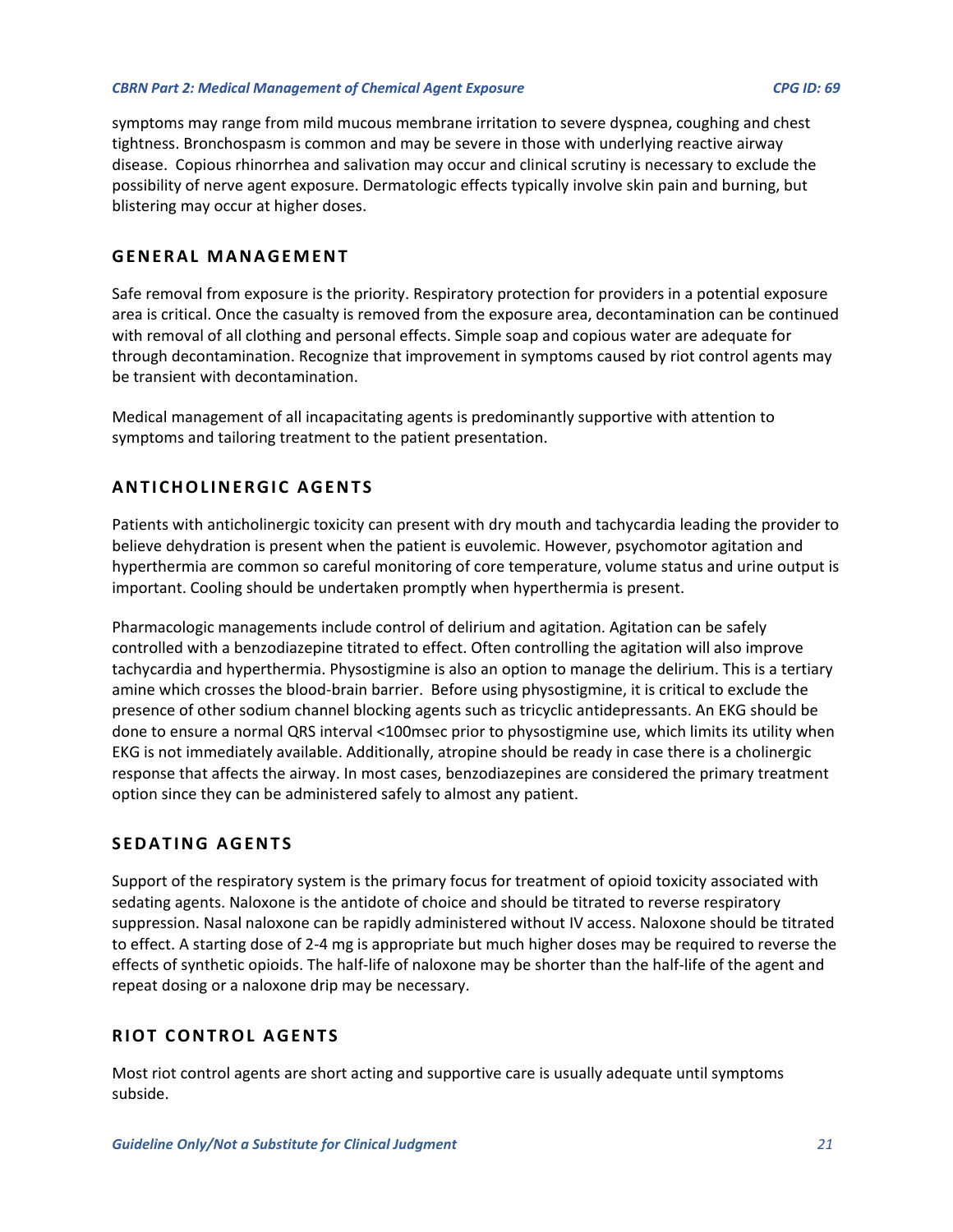# <span id="page-21-0"></span>**INCAPACITATING AGENT DIAGNOSTICS**

Laboratory values are of little diagnostic utility. Opioids may be detected on routine toxin screen.

# <span id="page-21-1"></span>**INCAPACITATING AGENT TREATMENT**

Advanced interventions and the supporting evidence are described in the table below.

<span id="page-21-2"></span>*Table 10. Interventions for Incapacitating Agents*

| Agent                      | <b>Intervention</b>                                                                                                                                                                                                              | <b>Clinical Notes</b>                                                                                                                   | <b>References</b>                                        |
|----------------------------|----------------------------------------------------------------------------------------------------------------------------------------------------------------------------------------------------------------------------------|-----------------------------------------------------------------------------------------------------------------------------------------|----------------------------------------------------------|
| Anticholinergic agents, BZ | Benzodiazepines                                                                                                                                                                                                                  | Control agitation and<br>autonomic activity, seizure<br>prevention/treatment                                                            | Burns 2000 <sup>62</sup>                                 |
|                            | Physostigmine                                                                                                                                                                                                                    | Useful to reverse<br>anticholinergic delirium, must<br>have normal QRS on EKG,<br>need atropine on hand if<br>cholinergic crisis ensues | Burns 2000 <sup>62</sup><br>Wetherall 2002 <sup>63</sup> |
| Opioids                    | Naloxone Initial dose of 2-4 mg<br>followed by doubling escalating<br>doses (4mg, 8mg, 16 mg)<br>Narcan drip at 2/3 response rate<br>Recognize half-life of naloxone<br>may be shorter than some<br>agents so may need re-dosing | Extrapolated from<br>pharmaceutical opioid<br>experience                                                                                | Boyer 2012 64                                            |
| Riot control agents        | Sodium metabisulfite                                                                                                                                                                                                             | Neutralizes malononitrile (CS)                                                                                                          | Schep 2015 <sup>65</sup>                                 |

## **ACRONYM DEFINITIONS**

**ACLS**: Advanced Cardiac Life Support

**AP4C**: Handheld Chemical Decontamination Device

**AP-PPE**: All-purpose Personal Protective Ensemble

**ARDS**: Acute Respiratory Distress Syndrome

**CANA**: Convulsive Antidote Nerve Agent

**CCP**: Casualty Collection Point

**Cl**: Chlorine

**COCL2**: Phosgene

**CRESS**: Consciousness, Respirations, Eyes, Secretions, Skin

**CWA**: Chemical Warfare Agents

**DMSA**: Dimercaptosuccinic Acid

**FDP**: Freeze-dried Plasma

**FWB**: Fresh Whole Blood

**HPMK**: Hypothermia Management Kit

**ICP**: Intracerebral Pressure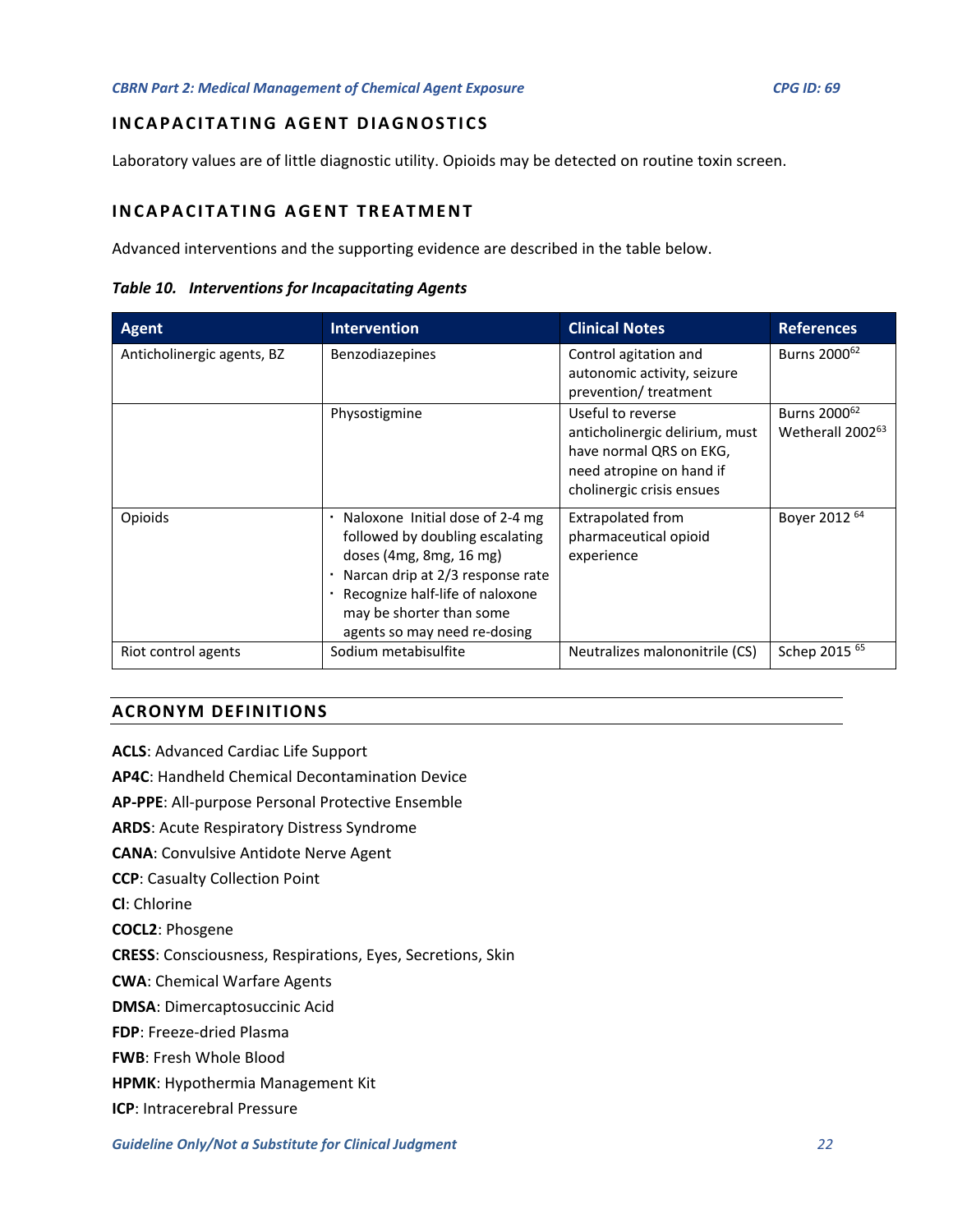**IDLH**: Immediately Dangerous to Life or Health

**JLIST**: Joint Lightweight Integrated Suit Technology

**LCD**: Lightweight Chemical Detector

**LCt50**: Lethal Concentration, 50%;

**LD50**: Lethal Dose, 50%

**MDI**: Metered Dose Inhaler

**MACE**: Military Acute Concussion Evaluation

**MOPP**: Mission Oriented Protective Posture

**MSS**: Mission Support Site

**NS**: Normal Saline

**PEEP**: Positive End Expiratory Pressure

**PFC**: Prolonged Field Care

**PPE**: Personal Protective Equipment

**RSDL**: Reactive Skin Decontaminant Lotion

**SIRS**: Systemic Inflammatory Response Syndrome

**TBI**: Traumatic Brain Injury

**TIC**: Toxic Industrial Chemical

**TIM**: Toxic Industrial Material

**TXA**: Tranexamic Acid

**UIPE**: Undergarment Integrated Protective Ensemble

<span id="page-22-0"></span>**USAMRICD**: US Army Medical Research Institute of Chemical Defense

# **REFERENCES**

- 1. Field Management of Chemical and Biological Casualties Handbook. Garr JH, ed. 2016, Borden Instutute, Office of the Surgeon General, Falls Church, VA. Available at: [https://www.cs.amedd.army.mil/borden/bookDetail.aspx?ID=d5d5a800-066c-441c-a827](https://www.cs.amedd.army.mil/borden/bookDetail.aspx?ID=d5d5a800-066c-441c-a827-c10cfb53159d&pageTitle=Field%20Management%20of%20Chemical%20and%20Biological%20Casualties%20Handbook) [c10cfb53159d&pageTitle=Field%20Management%20of%20Chemical%20and%20Biological%20Casua](https://www.cs.amedd.army.mil/borden/bookDetail.aspx?ID=d5d5a800-066c-441c-a827-c10cfb53159d&pageTitle=Field%20Management%20of%20Chemical%20and%20Biological%20Casualties%20Handbook) [lties%20Handbook.](https://www.cs.amedd.army.mil/borden/bookDetail.aspx?ID=d5d5a800-066c-441c-a827-c10cfb53159d&pageTitle=Field%20Management%20of%20Chemical%20and%20Biological%20Casualties%20Handbook) Accessed Dec 2018.
- 2. Joint Trauma System, Chemical, Biological, Radiological and Nuclear Injury Response Part I: Initial Response Clinical Practice Guideline, 01 May 2018. [https://jts.amedd.army.mil/index.cfm/PI\\_CPGs/cpgs.](https://jts.amedd.army.mil/index.cfm/PI_CPGs/cpgs) Accessed Jan 2019.
- 3. Suzuki T, Morita H, Ono K,.et al. Sarin poisoning in Tokyo subway. The Lancet. 1995;345(8962) 1446  $-1447.$
- 4. Okumura T, Taskasu N, Ishimatsu S, et al. Report on 640 victims of the Tokyo subway sarin attack. Annals of Emergency Medicine. 1996;28(2): 129-35.
- 5. Baskin SL, Kelly JB, Maliner BL, et al. Cyanide poisoning. In: Medical aspects of chemical and biological warfare. Washington D.C.: Office of the Surgeon General; 2008: 371-410.
- 6. Parachini JV. The World Trade Center bombers (1993). In: Tucker JB, ed. Toxic Terror: Assessing Terrorist Use of Chemical and Biological Weapons. Cambridge, MA: MIT Press; 2000: 185-206.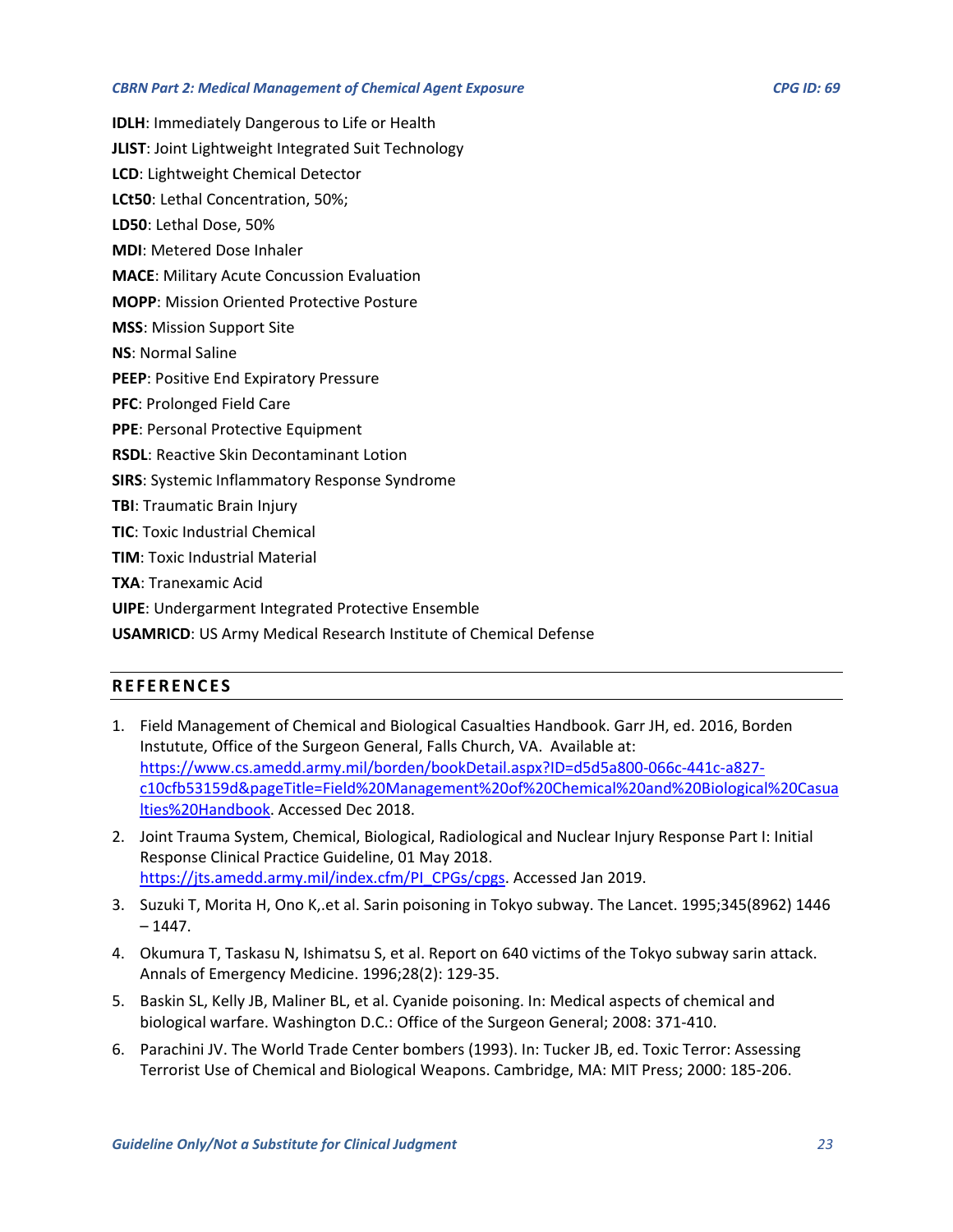- 7. Baud FJ, Borron SW, Mégarbane B, et al. Value of lactic acidosis in the assessment of the severity of acute cyanide poisoning. Crit Care Med. 2002 Sep;30(9):2044-50.
- 8. Sauer SW, Keim ME. Hydroxocobalamin: improved public health readiness for cyanide disasters. Annals of Emergency Medicine. 2001;37(6): 155-68.
- 9. Bebarta VS, Tanen DA, Lairet J, et al. Hydroxocobalamin and sodium thiosulfate versus sodium nitrite and sodium thiosulfate in the treatment of acute cyanide toxicity in a swine (Sus scrofa) model. Annals of Emergency Medicine. 2010;55: 345–51.
- 10. Bebarta VS, Pitotti RL, Dixon P, et al. Hydroxocobalamin and epinephrine both improve survival in a swine model of cyanide-induced cardiac arrest. Annals of Emergency Medicine. 2012;60(4): 415-22.
- 11. Bebarta VS, Pitotti RL, Boudreau S, et al. Intraosseous versus intravenous infusion of hydroxocobalamin for the treatment of acute severe cyanide toxicity in the swine model. Academic Emergency Medicine. 2014;21:1203-1211.
- 12. Brouard A, Blaisot B, Bismuth. Hydroxocobalamin in cyanide poisoning. Journal de Toxicologie Clinique et Experimentale. 1987;7(3): 155-68.
- 13. Hall AH, Rumack BH. Hydroxycobalamin/sodium thiosulfate as a cyanide antidote. Journal of Emergency Medicine. 1987;5(2): 115-21
- 14. Bebarta VS, Tanen DA, Boudreau S, et al. Intravenous cobinamide versus hydroxocobalamin for acute treatment of severe cyanide poisoning in a swine (Sus scrofa) model. Annals of emergency medicine. 2014;64(6): 612-19.
- 15. Dulaney Jr MD, Brumley M, Willis JT, Hume AS. Protection against cyanide toxicity by oral alphaketoglutaric acid. Veterinary and Human Toxicology. 1991;33:571-5.
- 16. Niknahad H1, Ghelichkhani E. Antagonism of cyanide poisoning by dihydroxyacetone. Toxicol Lett. 2002 Jun 14;132(2):95-100.
- 17. Hoffman RS, Howland MA, Lewin NA, et al. Toxicologic Emergencies. 10th Ed. New York, NY: McGraw-Hill Education; 2015.
- 18. Food and Drug Administration. Pyrodistigmine bromide package insert. [https://www.fda.gov/downloads/drugs/emergencypreparedness/bioterrorismanddrugpreparednes](https://www.fda.gov/downloads/drugs/emergencypreparedness/bioterrorismanddrugpreparedness/ucm133154.pdf.) [s/ucm133154.pdf.](https://www.fda.gov/downloads/drugs/emergencypreparedness/bioterrorismanddrugpreparedness/ucm133154.pdf.) Accessed Jan 2019.
- 19. McDonough JH. Midazolam: An improved anticonvulsant treatment for nerve agent-induced seizures. Paper presented at: ADA409494 Proceedings of the 2001 Edgewood Chemical Biological Center Scientific Conference on Chemical and Biological Defense Research; Mar 2001; Hunt Valley, MD.
- 20. Sidell FR. Nerve Agents. In Medical Aspects of Chemical and Biological Warfare, Textbook of Military Medicine, Part I Warfare, Weaponry and the Casualty (Sidell FR, Takafuji ET, and Franz DR eds). The Office of the Surgeon General. Washington DC. 1997: 129-179.
- 21. Sidell FR. Soman and Sarin: clinical manifestations and treatment of accidental poisoning by organophosphates. Clinical Toxicology. 1974;7(1): 1-17.
- 22. Shih T, McDonough JH. Organophosphorus nerve agents-induced seizures and efficacy of atropine sulfate as anticonvulsant treatment. Pharmacology, biochemistry and behavior. 1999;64:147-153.
- 23. Taylor P. Anticholinesterase agents (Chapter 10) in The pharmacological basis of therapeutics (6th Ed), Gilman AG, Goodman LS, Rall TW, Murad F. Macmillan, New York.1985: 110-129.
- 24. Ward JR. Case report: exposure to nerve gas. In: Whittenberger JL, ed. Artificial respiration: theory and application. New York, NY: Harper and Row; 1962: 258-65.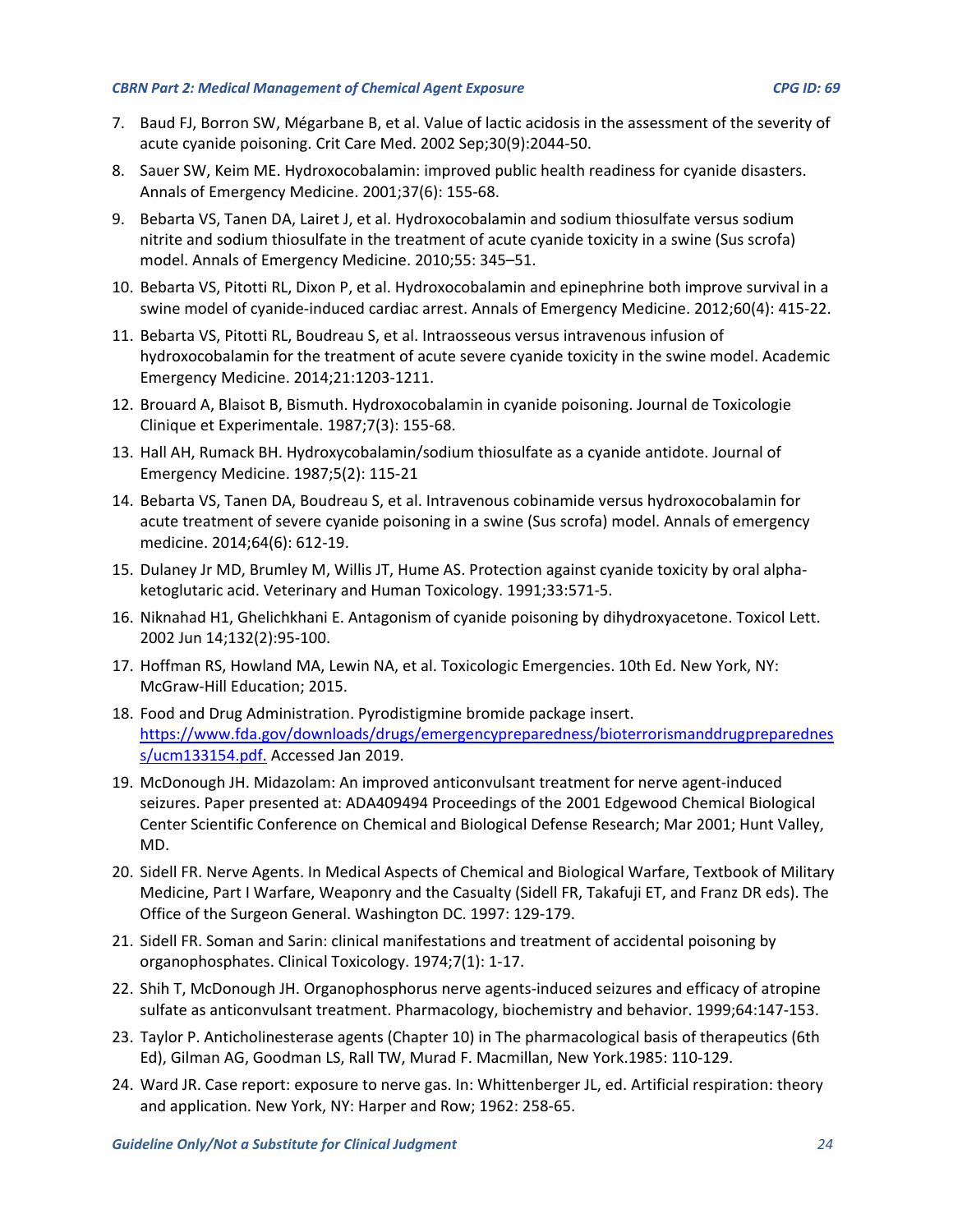- 25. Harris LW, Gennings C, Carter WH, et al. Efficacy comparison of scopolamine (SCP) and diazepam (DZ) against soman-induced lethality in guinea pigs. Drug and Chemical Toxicology. 1994;17(1): 35- 50.
- 26. Koplovitz I, Schulz S. Perspectives on the use of scopolamine as an adjunct treatment to enhance survival following organophosphorus nerve agent poisoning. Military Medicine. 2010;175(11): 878- 82.
- 27. Clement JG. Survivors of soman poisoning: recovery of the soman LD50 to control value in the presence of extensive acetylcholinesterase inhibition. Archives of Toxicology. 1989;63(2): 150-54.
- 28. Dawson, R. M. Review of oximes available for treatment of nerve agent poisoning. J. Appl. Toxicol. 1994;14: 317–331. doi:10.1002/jat.2550140502
- 29. Gunnarson M WS, Seidal T, Lennquist S. Effects of inhalation of corticosteroids immediately after experimental chlorine injury. Journal of Trauma and Acute Care Surgery. 2000;48(1): 101.
- 30. Kassa J. Review of Oximes in the Antidotal Treatment of Poisoning by Organophosphorus Nerve Agents. Journal of Toxicology. 2002;40(6): 803-16.
- 31. Snider TH, Yeung DT, Jett, DA, Babin M. Toxicity and median effective doses of oxime therapies against percutaneous organophosphorus pesticide and nerve agent challenges in the Hartley guinea pig. J Toxicol Sci, Jul 2016. ;41(4):511-21.
- 32. Wilhelm CM, Snider TH, Babin MC, et al. A comprehensive evaluation of the efficacy of leading oxime therapies in guinea pigs exposed to organophosphorus chemical warfare agents or pesticides. Toxicology and Applied Pharmacy. 2014;281(3):254-65.
- 33. Worek F, Aurbek N, Thiermann H. Reactivation of organophosphate-inhibited human AchE by combinations of obidoxime and HI 6 in vitro. Journal of Apllied Toxicology. 2007;27(6):582-588.
- 34. Hamilton MG, Lundy PM. HI-6 therapy of soman and tabun poisoning in primates and rodents. Archives of Toxicology. 1989;63(2): 144-49.
- 35. Marrs TC, Maynard RL, Sidell FR. The use of benzodiazepines in organophosphorus nerve agent intoxication. In: Chichester, UK: John Wiley & Sons, Ltd; 2007:331-342
- 36. Shih TM, Duniho SM, and McDonough JH. Control of Nerve Agent-Induced Seizures is Critical for Neuroprotection and Survival. U.S. Army Medical Research Institute of Chemical Defense Report. Jan 2002. www.dtic.mil/dtic/tr/fulltext/u2/a436059.pdf. Accessed Aug 2018.
- 37. Diller WF. Early diagnosis of phosgene overexposure. Toxicology and Industrial Health. 1985;1(2): 73-80.
- 38. Nelson LS, Odujebe OA. Simple Asphyxiants and Pulmonary Irritants. In Goldfrank's Toxicologic Emergencies 10th ed. McGraw Hill. 2015.
- 39. Wang J, Zhang L, Walther SM. Administration of aerosolized terbutaline and budesonide reduces chlorine gas-induced acute lung injury. J Trauma. Apr 2004;56(4):850-862.
- 40. Bosse GM. Nebulized sodium bicarbonate in the treatment of chlorine gas inhalation. Journal of Toxicology – Clinical Toxicology. 1994;32:233-241.
- 41. Vinsel PJ. Treatment of acute chlorine gas inhalation with nebulized sodium bicarbonate. J Emerg Med. 1990 May-Jun 1990;8(3):327-329.
- 42. Guo YL, Kennedy TP, Michael R, et al. Mechanism of phosgene induced lung injury: role of arachidonate mediators. Journal of Applied Physiology. 1990;69(5): 1615-22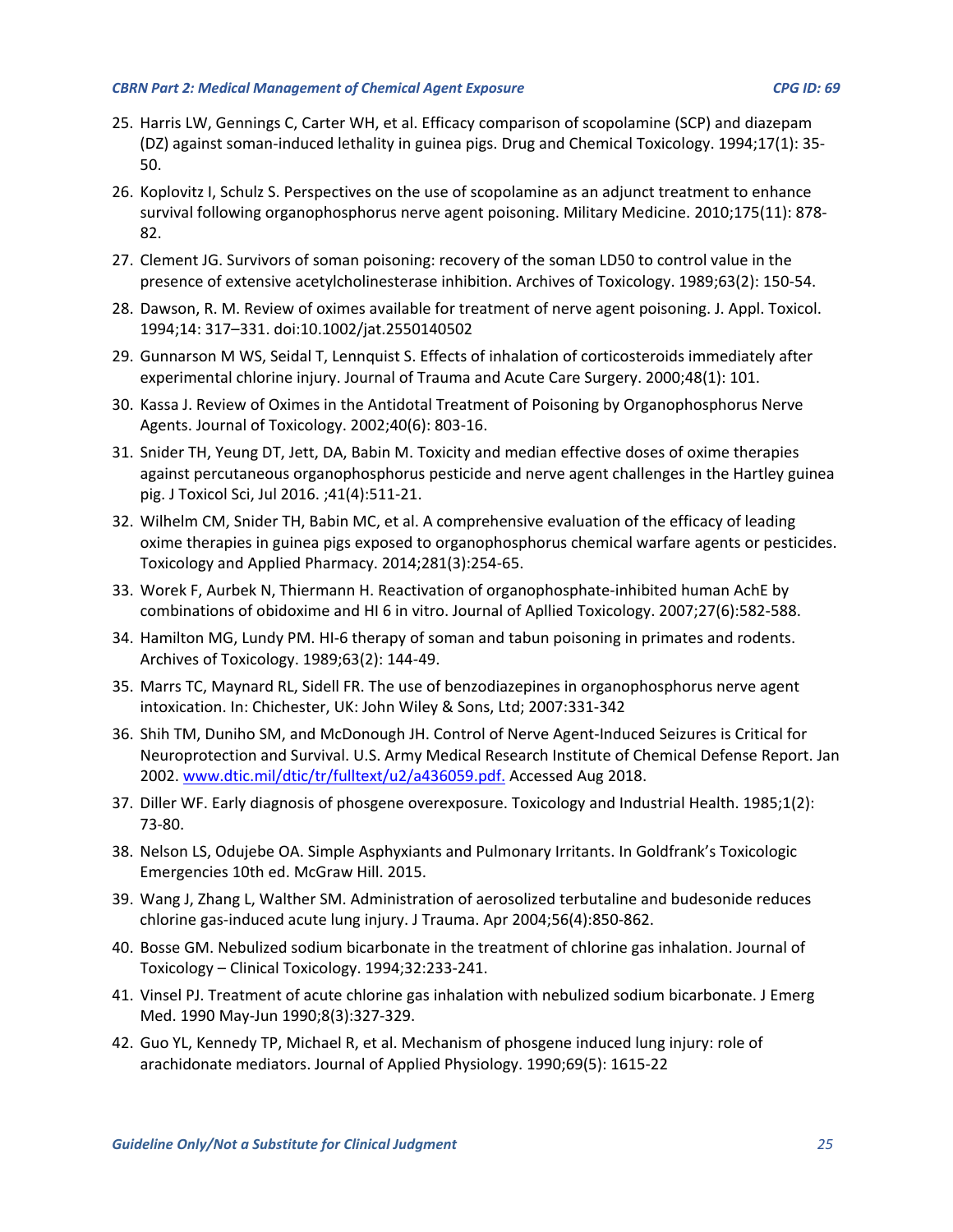- 43. Frosolono MF, Scarpelli EM, Holzman BH, et al. Effect of aminophylline, hydrocortisone, and prostaglandin E1 on survival time and percent lung water in rabbits after exposure to phosgene. American Review of Respiratory Disease. 1978;117(suppl): 233-34.
- 44. Sciuto AM, Strickland PT, Kennedy TP, Gurtner GH. Postexposure treatment with aminophylline protects against phosgene induced acute lung injury. Experimental Lung Research. 1997;23(4): 317- 32.
- 45. Kennedy TP, Michael JR, Hoidal JR, et al. Dibutyryl cAMP, aminophylline, and beta-adrenergic agonists protect against pulmonary edema caused by phosgene. Journal of Applied Physiology. 1989;67(6): 2542-52.
- 46. Sciuto AM, Stotts RR, Hurt HH. Efficacy of ibuprofen and pentoxifylline in the treatment of phosgene-induced acute lung injury. Journal of Applied Toxicology. 1996;16(5): 381-84.
- 47. Sciuto AM, Strickland PT, Kennedy TP, Gurtner GH. Protective effects of N-acetylcysteine treatment after phosgene exposure in rabbits. American Journal of Respiratory and Critical Care Medicine. 1995;151(3 Pt 1): 68-72
- 48. Fitzgerald GJ. Chemical warfare and medical response during World War I. American Journal of Public Health. 2008;98(4): 611-25
- 49. Le HQ, Knudsen SJ. Exposure to a First World War blistering agent, Emergency Medicine Journal. 2006;23: 296–99.
- 50. Medical management guidelines for blister agents: sulfur mustard agent H/HD, sulfur mustard agent HT. US Centers for Disease Control and Prevention, Agency for Toxic Substances and Disease Registry Web site.
- 51. Medical management guidelines for blister agents: HN-1HN-2HN-3 nitrogen mustards. US Centers for Disease Control and Prevention, Agency for Toxic Substances and Disease Registry Web site.
- 52. Johns Hopkins Center for Health Security, Sulfur mustard (blister agent) Fact Sheet, 25 Mar 2013.
- 53. Wigenstam E, Jonasson S, Koch B, Bucht A. Corticosteroids treatment inhibits airway hyperresponsiveness and lung injury in a murine model of chemical-induced airway inflammation. Toxicology. 2012;301(103):66-71.
- 54. Vojvodić V, Milosavljević Z, Bosković B, Bojanić N. The protective effect of different drugs in rats poisoned by sulfur and nitrogen mustards. Fundamental and Applied Toxicology. 1985;5(6 Pt 2): S160-8.
- 55. Anderson DR, Byers SL, Vesely KR. Treatment of sulfur mustard (HD)-induced lung injury. Journal of Applied Toxicology. 2000;20(supp 1): S129-32.
- 56. Anderson DR, Holmes WW, Lee RB, et al. Sulfur mustard-induced neutropenia: treatment with granulocyte colony-stimulating factor. Military Medicine. 2006;171: 448-53.
- 57. Vijayaraghavan R, Kumar P, Joshi U, et al. Prophylactic wfficacy of amifostine and its analogues against sulfur musturd toxicity. Toxicology. 2001;163(2-3):83-91.
- 58. Bhattacharya IR, Rao PVL, Pant SC, et al. Effects of Amifostine and Its Analogues on Sulfur Mustard Toxicity in Vitro and in Vivo. Toxicology and Applied Pharmacology. 2001;176(1): 24-33.
- 59. Vilensky JA, Redman K. British anti-Lewisite (dimercaprol): an amazing history. Annals of Emergency Medicine. 2003;41(3): 378-83.
- 60. Medical management guidelines for blister agents: lewisite (L), mustard-lewisite mixture (HL). US Centers for Disease Control and Prevention, Agency for Toxic Substances and Disease Registry Web site.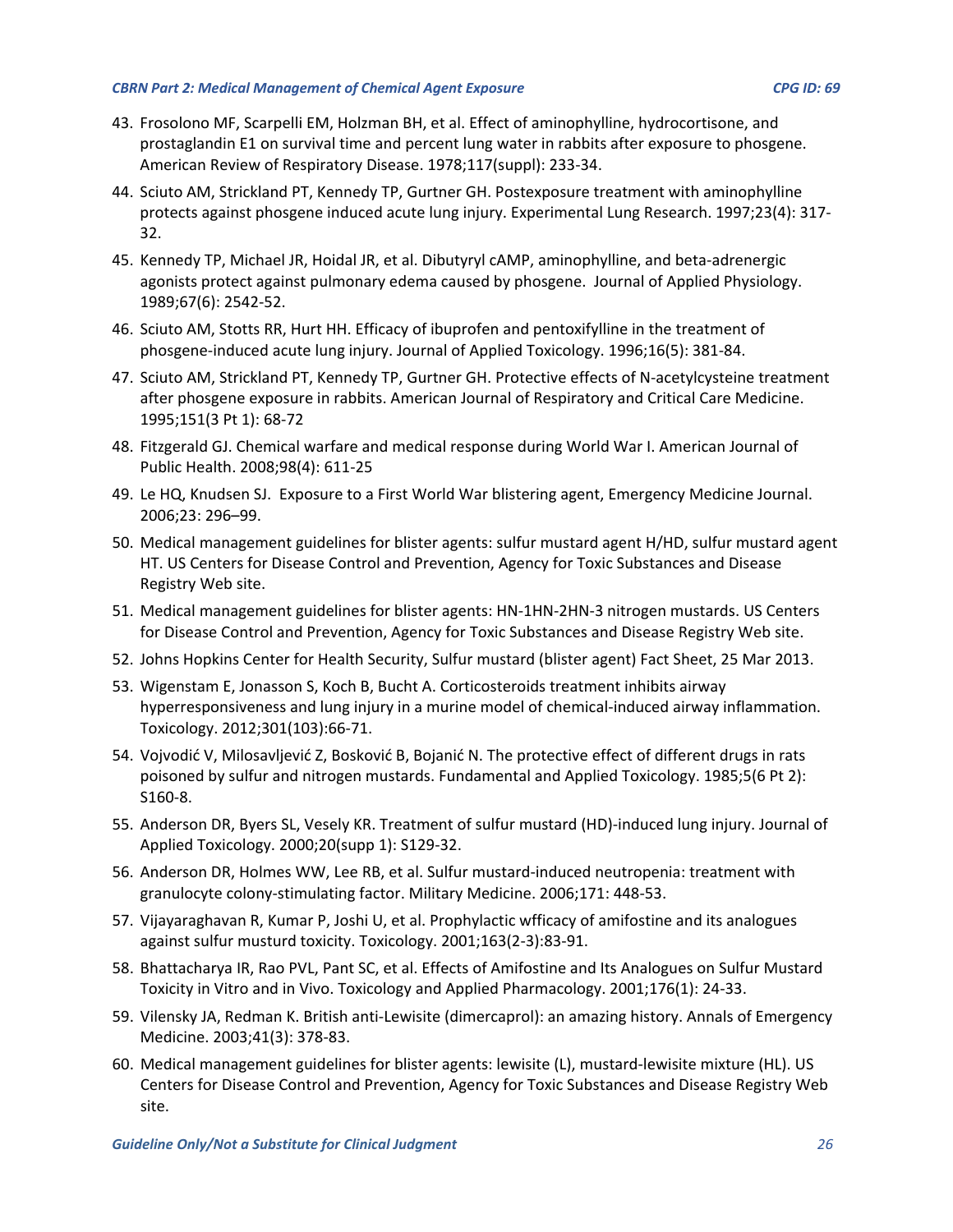- 61. Ketchum JS, Sidell, FR. Incapacitating Agents. In: Borden Institute. Textbook of Military Medicine: Medical Aspects of Chemical Warfare. United States Department of Defense. 2009. [https://ke.army.mil/bordeninstitute/published\\_volumes/chemwarfare/ch12\\_pgs411-440.pdf.](https://ke.army.mil/bordeninstitute/published_volumes/chemwarfare/ch12_pgs411-440.pdf) Accessed Jan 2019.
- 62. Burns MJ, Linden CH, Graduins A, et al. A comparison of physostigmine and benzodiazepines for the treatment of anticholinergic poisoning. Annals of Emergency Medicine. 2000;35(4):374-381.
- 63. Wetherall J, Hall T, Passingham S. Physostigmine and hyoscine improves protection against the lethal and incapacitating effects of nerve agent poisoning in the guinea pig. Neurotoxicology. 2002;23:341-349.
- 64. Boyer E. Management of opioid analgesic overdose. The New England Journal of Medicine. 2012;367(2): 146-55.
- 65. Schep LJ, Slaughter RJ, McBride DI. Riot control agents: the tear gases CN, CS and OC-a medical review. Journal of the Royal Army Medical Corps. 2015;161(2): 94-9.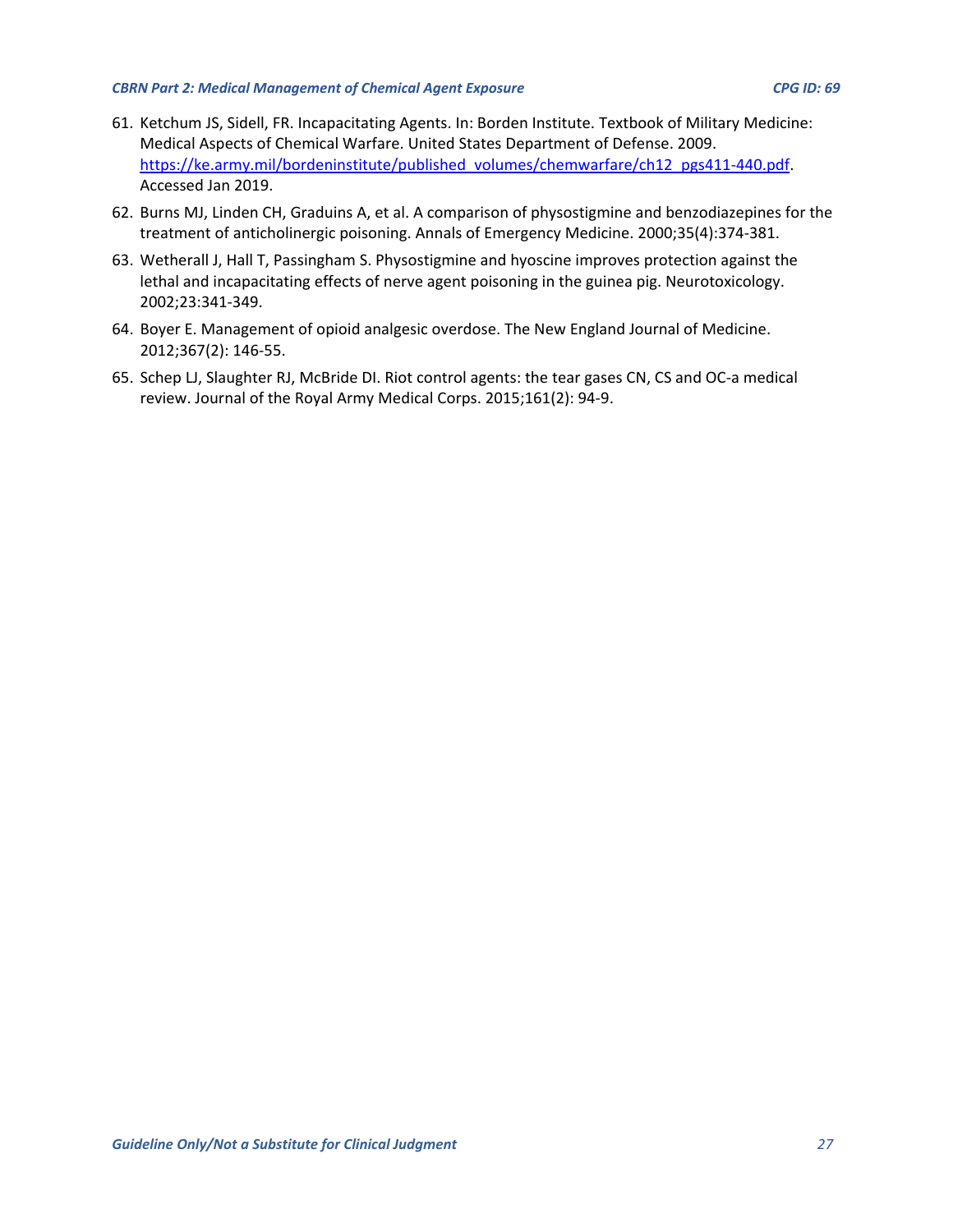# <span id="page-27-0"></span>**APPENDIX A: ATROPINE/SCOPOLAMINE PROTOCOL**

#### **Items Needed for One Casualty**

- (2) Vials 0.4mg/mL Scopolamine
- (1) 3mL syringe
- (1) 18ga hard needle
- (1)250 mL Bag of NS.

(1) Pressure Infuser

(3) Vials 8mg/20mL Atropine (1) Micro drip dial-a-flow.

- 
- (1) FAST One IO device w/ Flush or IV access kit

#### **Preparation**

If anticipating Nerve/Organophosphate/Carbamate exposed patients:

#### **Prep Scopolamine as follows**:

- 1. Draw 0.8mg (2mL) of scopolamine from the 0.4 mg vials into one 3mL syringe.
- 2. Leave syringe complete with a capped 18 ga needle so that it is ready for rapid administration.
- 3. Label syringe conspicuously with "SCOPE 0.8mg/2mL"

#### **Prep Atropine drip bag as follows**:

- 1. Add 50 mL of 8mg/20mL Atropine to 250 mL bag of NS.
- 2. Bag is now 20 mg/300mL. Ensure no air is in the bag as the extra 50 mL may barely fit.
- 3. Conspicuously mark bag w/ "ATROPINE 20mg/300mL approx. 1mg/3min"

#### **Administration**

After the administration of 3 ATNAA and 1 CANA IM assess patient and if not improved, administer scopolomine (preferred) OR atropine per the following protocols:

 If inadequate response to 3 ATNAA and 1 CANA, administer 0.8mg Scopolamine hydrobromide via IV/IO and flush. IM as a secondary.

OR

- Give bolus dose atropine in escalating doses every 3-5 minutes. Start with 2mg followed by 4mg, 8mg, 16mg.
- Once symptom control is achieved, start an atropine drip prepared as outlined above with a dose rate at 10% of the bolus dose (including the 6mg of atropine in the 3 initial ATNAAs) per hour.
- If a rebolus is required to control recurrent symptoms, then increase the drip to 20% of the initial response dose.
- Scopolamine 0.8mg is approximate to Atropine 10mg when calculating the initial response dose.
- A drip rate to 300 mL/hr this will administer approximately 1mg of atropine every 3 min.

*Note: This protocol is intended to use as a starting point for providers who do not routinely use these medications. The protocol should be reviewed by physicians supervising non-licensed providers. This protocol does not supersede the clinical judgement of the responsible provider.*

#### *Sequence of actions in nerve agent exposure should be as follows:*

- 3xATNAA
- $-1xCANA$
- **IO** access
- **2gTXA (if concomitant trauma)**
- 500mg 2PAM IO/IV push (15-20 min improvement)
- 0.8mg scopolamine IO/IV
- Atropine 2mg IO/IV followed by doubling escalating doses q3-5min
- (if no change in mental status even if dry/atropinized) Midazolam 10mg for subclinical seizures
- 2 PAM drip IV

#### **Naloxone:**

- Initial dose of 2-4mg followed by doubling escalating doses (4mg, 8mg, 16mg)
- Narcan drip at 2/3 response rate

#### *Guideline Only/Not a Substitute for Clinical Judgment 28*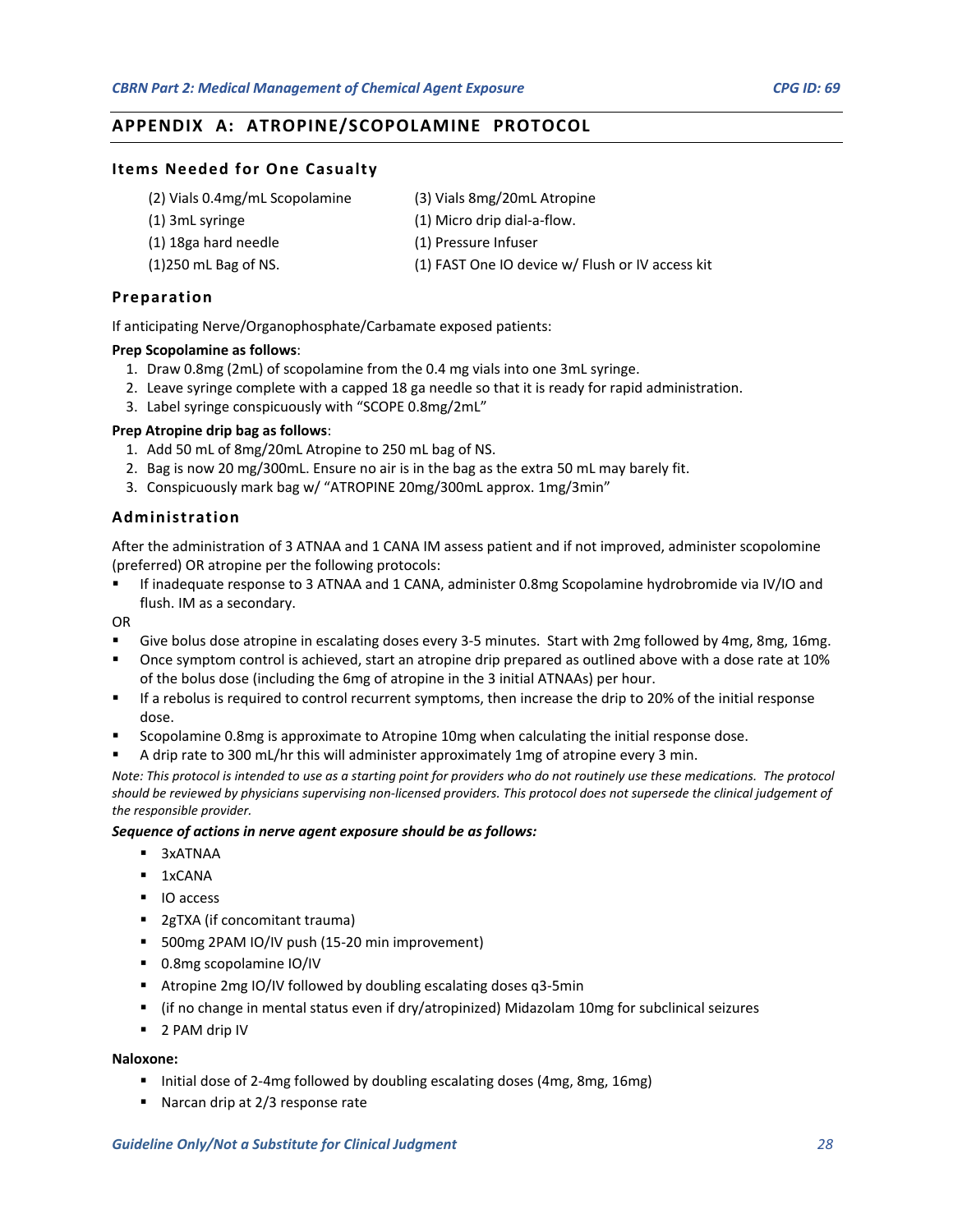## <span id="page-28-0"></span>**APPENDIX B: PRALIDOXIME (2-PAM) DRIP PROTOCOL**

#### **Pralidoxime (2-PAM) Drip Protocol**

\**given after 1800mg IM Injection (3 ATNAAs) if symptoms persist.*

- 1. Reconstitute 1 gram 2-PAM with 20mL of sterile water
- 2. Add 10mL 2Pam (500mg) to 100 mL Bag of NS and infuse over 5 minutes
- 3. Prepare continuous infusion by mixing 1 gram (20mL reconstituted) in 100mL bag of NS which will provide a 10mg/mL solution. Can also prepare 10 grams in 1L NS for a 10mg/mL solution.
- 4. Begin continuous infusion at 10mg/kg/hr.

# <span id="page-28-1"></span>**APPENDIX C: PULMONARY AGENTS INHALATION INJURY TREATMENT PROTOCOL**

#### **Pulmonary Agents Inhalation Injury Treatment Protocol**

Symptom relief for cough and wheezing/reactive airways Albuterol nebulize 2.5mg in 3mL Can combine with 3mL 4% or 2% lidocaine (for cough / pain suppression prn) *\*\*only use lidocaine in alert casualty\*\**

*Note: The following treatments do not have robust evidence to support use but may be considered in patients with moderate to severe symptoms that are refractory to supportive care.*

#### **Nebulized Bicarbonate + N-acetylcysteine (NAC)**

3mL 4.2% Bicarb (1.5 mL 8.4% diluted in 1.5mL Sterile Water) combine w/ 3mL NAC (for acidic inhalation, do not mix with other drugs or use if non-acidic inhalation)

#### **Albuterol + NAC**

Albuterol 2.5mg in 3mL combined with 3mL NAC (may repeat q 4-6 hrs)

#### **Corticosteroids**

Inhaled (can nebulize or use inhalant device) : Budesonide 0.5mg-2.0mg BID or Fluticasone 200mcg BID

Administration via IV/IO: Dexamethasone 8mg IV/IO q6hrs or Solu-medrol 125mg IV/IM q6hrs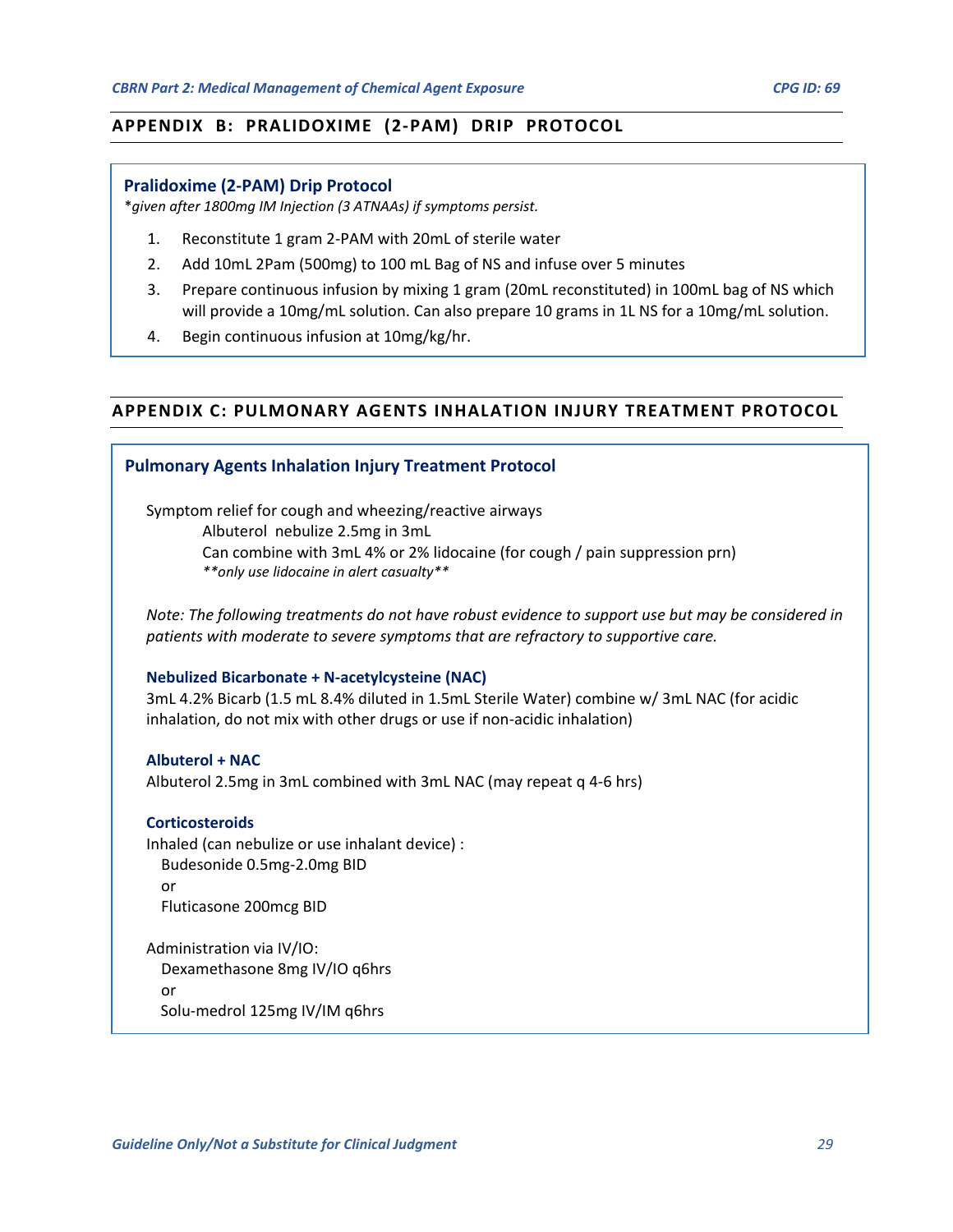# <span id="page-29-0"></span>**APPENDIX D: EYE INJURY TREATMENT PROTOCOL**

## **Toxic Industrial Chemical/Toxic Industrial Material/Vesicant Eye Injury Treatment Protocol**

#### **Tetracaine Eye Drops for Pain**

- 1. 20 min normal saline flush with Morgan's Lens (LR is appropriate for Acids)
- 2. Ophthalmic antibiotic ointment to prevent eyelids from sticking shut
- 3. Allow eyes to drain. Avoid tight bandaging.

# <span id="page-29-1"></span>**APPENDIX E: SEVERE VESICANT INHALATION PROTOCOL**

## **Severe Vesicant Inhalation Protocol**

- **Mustard symptoms will be delayed, if severe airway complications arise it will most likely be** during PFC. Lewisite injury will be immediate.
- Deep Tracheal Suctioning, Bronchoscopy, RSI, and Mechanical Ventilation also may be required.
- **IV/IO 8mg Dexamethasone (preferred) or 125 mg Solu-Medrol**
- Albuterol + NAC + Lidocaine

Combine in a nebulizer q 4-6 hrs:

- (1) Albuterol bullet, 2.5mg in 3mL ,
- (2) NAC 20%, 3mL
- (2) Lidocaine 4% or 2%, 1 mL

# *Complications & Adverse Effects: Lidocaine can create an airway protection issue if casualty has altered level of consciouisness.*

There is a potential for pneumonitis to develop after vesicant lung injury. Antibiotics (azithromycin, levofloxacin or moxifloxacin), should be used in the setting of suspected infection and not prophylactically